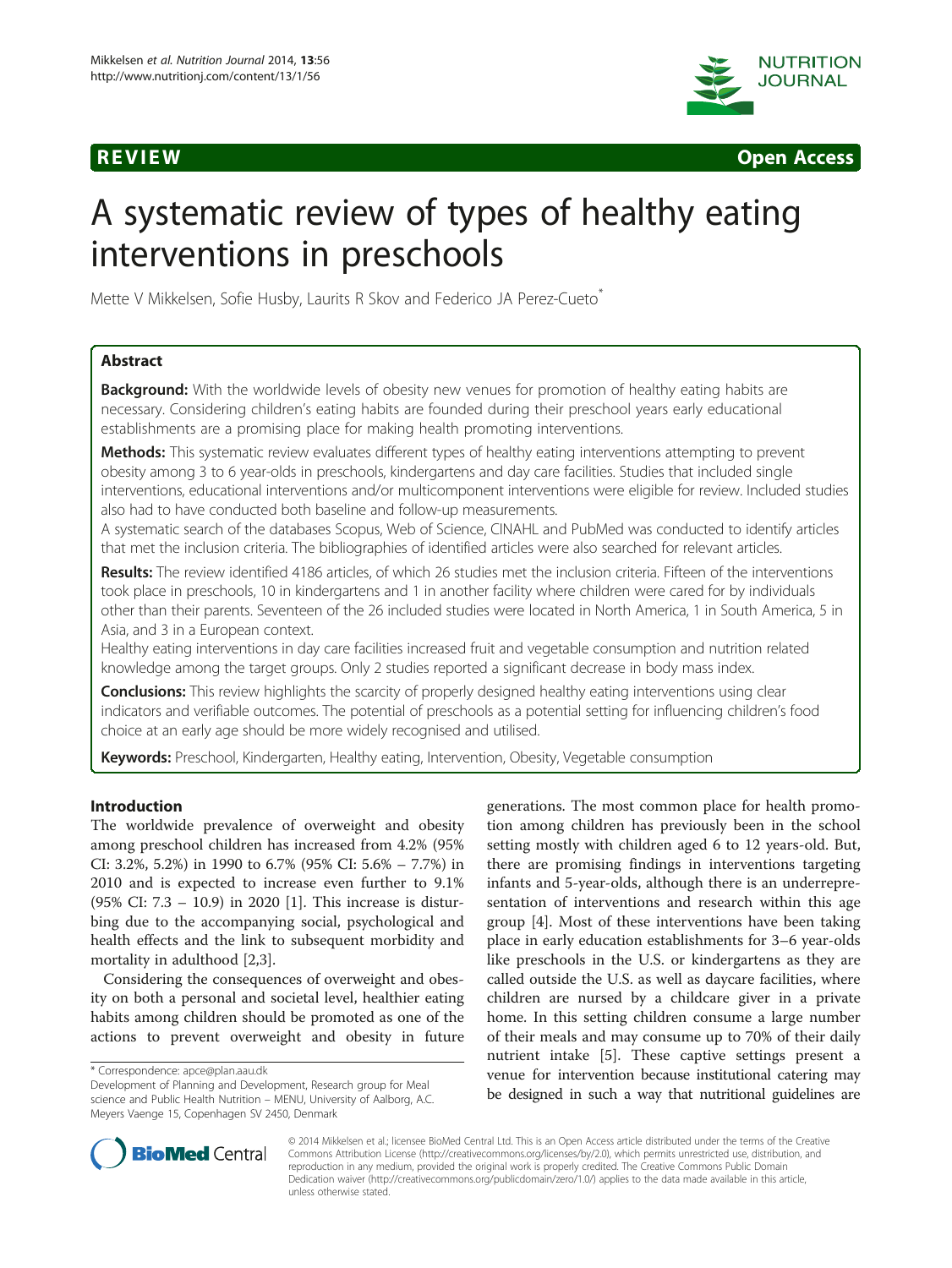followed, resulting in an adequate food intake [\[6\]](#page-17-0) and improved food choices later in life [\[7\]](#page-17-0). The objectives of the early educational establishments are often to teach and develop the child's opportunities and skills that will prepare them for a better future [\[8](#page-17-0)] and many of the previous interventions have either focused on developing food preferences among children often by exposure or with nutritional educational interventions or with a combination of these two approaches. Previous reviews have included intervention studies that evaluated the outcomes of dietary educational interventions versus control on changes in BMI, prevalence of obesity, rate of weight gain and other outcomes like reduction in body fat, but as stated previously this did not yield a sufficient number of studies to provide recommendations for practice [\[4,9](#page-17-0)]. The Toybox study [[10\]](#page-18-0) has published a number of reviews about several aspects of health promotion efforts for pre-schoolers including the assessments tools of energy-related behaviours used in European obesity prevention strategies [[11\]](#page-18-0), the effective behavioural models and behaviour change strategies underpinning preschool and schoolbased prevention interventions aimed at 4-6-year-olds [[12\]](#page-18-0). They also published a narrative review of psychological and educational strategies applied to young children's eating behaviour in order to reduce the risk of obesity and found that there was potential for exposure and rewards studies to improve children's eating habits [[13\]](#page-18-0). None of the recent published studies have included both interventions that include both exposure or meal modification and educational interventions and multicomponent interventions that combine both approaches. With the exception of [[13](#page-18-0)] all the previous reviews include physical activity and although this is an important factor in obesity prevention, many interventions do only focus on nutritional education and is as such excluded from previous reviews.

The objective of this article is to review published literature on healthy eating interventions in day care facilities and analyse the effectiveness of different strategies in relation to their influence on children's food choice at an early age. Based on findings, this article also provides recommendations for future interventions.

# Methods

A systematic search for literature using four databases (PubMed, Scopus, Web of Science and CINAHL) was carried out. The search strategy was based on a careful selection of keywords and clear, pre-established criteria for inclusion of studies.

# Inclusion criteria

Included studies were intervention studies with the objective of treating or preventing the occurrence of obesity by influencing preschool children's eating habits. As a

prerequisite for inclusion, the healthy eating interventions had to take place in institutions and had to have taken both baseline and follow-up measurements. Although it is acknowledged that physical activity interventions are important and should not be disregarded, this study focuses solely on healthy eating interventions. Only studies targeting children aged 3 to 6 years were included as it is this age group that predominantly attends early education facilities. Since early education and school systems vary from country to country, it was decided to include all interventions in day care facilities if the mean age was between 3 to 6 years old. Children in included studies also had to be healthy at initial baseline measurement, although obese children were included in order to recognize the already existing prevalence of overweight and obesity in children and the necessity to acknowledge treatment of this particular target group. Interventions that focused on diet, nutrition, food, eating or meals in day care facilities were included. Due to the importance of environmental factors in children's acquirement of healthy eating habits, interventions including kitchen employees and childcare givers in day care facilities were also included. As the review concerns itself with the effectiveness of different interventional strategies, the types of interventions were categorized into single component interventions, educational components, and multicomponent interventions that aiming to promote healthy eating habits and counteract obesogenic actions in children attending day care facilities.

The review included studies measuring biological, anthropometric and attitudinal outcomes: body mass index, z-scores for height and weight, waist to height measurements, serum cholesterol levels, skin-fold measurements or prevalence of overweight and obesity in the sample population, as well as food consumption patterns, knowledge and attitude towards foods and liking and willingness to try new food.

## Exclusion criteria

Research into weight loss of obese children and any interventions involving children with special needs or who were chronically sick and required on-going counselling, such as patients with diabetes or heart disease, were excluded from the review. Studies taking place in nursery, primary or elementary schools were also excluded when the mean age was either younger than 3 years or older than 6 years old. Interventions targeting parents of preschool children and descriptive articles about pre-schoolers behaviour, knowledge and consumption were also excluded. Lastly, studies including a physical activity component were excluded unless the dietary component was clearly separated from the physical activity intervention during implementation and analysis.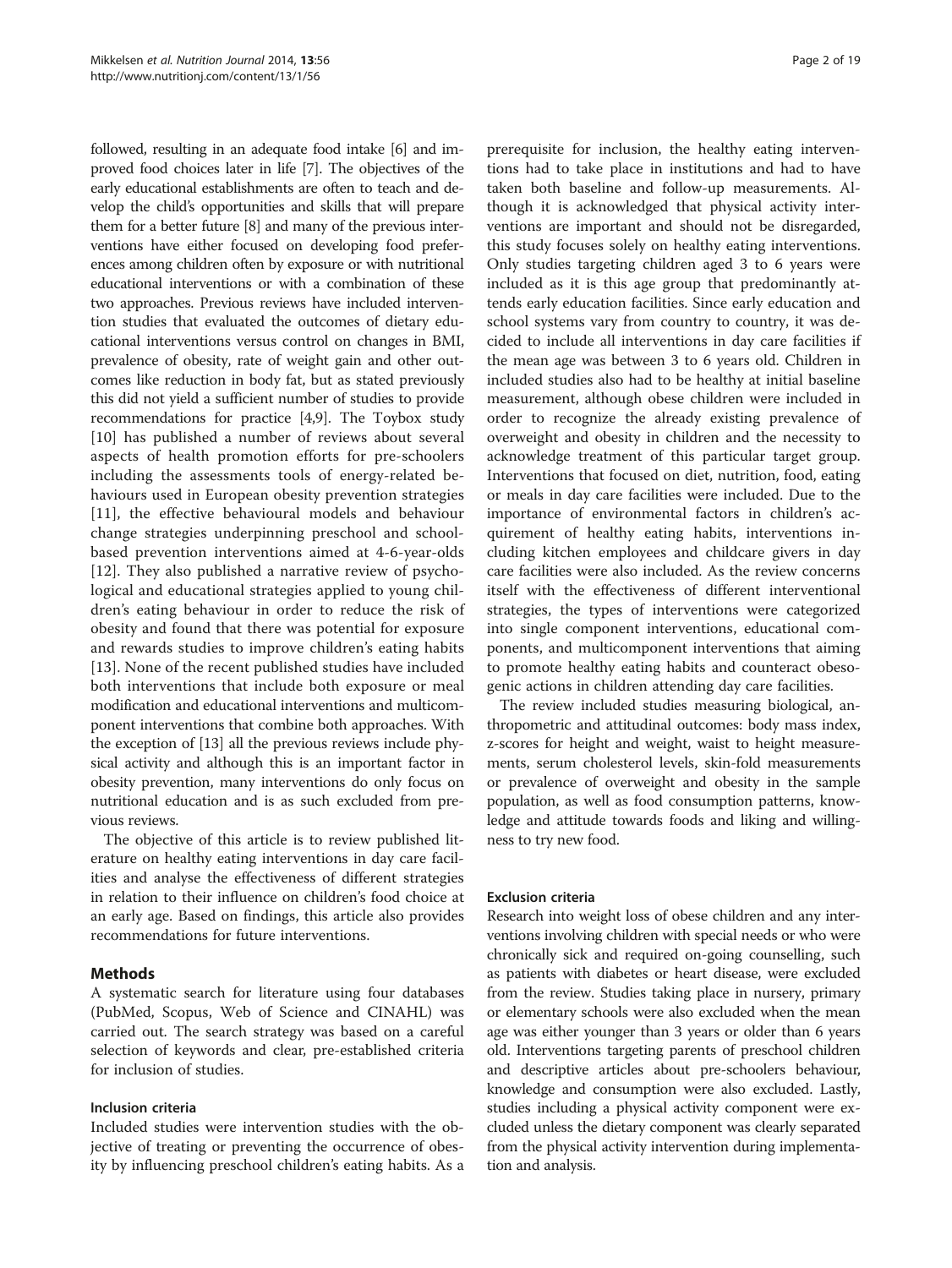#### Conducting the search

Literature for the review was obtained using a systematic search conducted during spring 2014 with relevant literature published up to and including the search period. A meta-analysis was intended, however due to a lack of sufficient data, a meta-analytical comparison was difficult to deploy.

# Databases

The databases Scopus, Web of Science, CINAHL and PubMed databases were used for the literature search. The search was restricted to articles written in English, German, Norwegian, Swedish, and Danish as these were the language capabilities present in the reviewing group. The filter for research involving humans only was activated and the search was conducted to obtain articles published between 1980 and 2014.

The search strategy was created using relevant terms describing settings, possible inputs in an intervention and possible outputs of an intervention. The search terms were refined a number of times in order to optimize the selection of articles, without compromising with the sensitivity of the search in order to take into account the vast number of articles published on the topic of children and obesity. The keywords can be found in Table 1.

#### Data management

The search hits were downloaded and saved in the databases. A total of 4186 papers were identified and screened on the basis of titles and abstracts by the first author, who has experience within a preschool venue, leaving 66 papers for further enquiries. Reference lists from the systematic review were scanned in order to identify interventions in kindergartens and preschools that the previous search had been unable to detect. Altogether, 10 papers were identified. After removing repeated studies and articles, 47 full text papers were retrieved through the library service at University of Aalborg, campus Copenhagen.

The 47 remaining papers were read independently by three reviewers in order to verify that they met the inclusion criteria. 33 papers were excluded as a consequence primarily because they did not publish results, solely was targeted parents or were descriptive in nature. The reviewing process resulted in 26 papers left for analysis. Figure [1](#page-3-0) contains an overview of the search process.

#### Data collection and analysis

Selection of studies Articles identified in the literature search were read by the first author and divided between three reviewers for further evaluation and was debated in meetings with all three reviewers present.

For each of the located interventions, the following was extracted: aim of the study, setting where 3–6 year-olds were cared for by others than their parents, study design, characteristics of the target group, sampling methods, sample size, ethnicity, and theoretical background. Furthermore; duration, content and delivery mechanism of the intervention was extracted, as well as information about the control group, random allocation to control or treatment and whether there was information missing from the article.

## Quality assessment

The quality of the identified studies was assessed using a rating scheme from \* (weak) to \*\*\*\* (very strong). The studies were rated according to the level of information available, study design, risk of bias, study population and study duration. The quality rating scheme was adapted from the Cochrane guidelines on quality assessment [[14](#page-18-0)]. Table [2](#page-3-0) illustrates definition and explanation of the research design rating scheme. Each included study was rated independently among the three first authors (MVM, SH & LRS) with strong inter-rater reliability and disputes over assessment were settled through discussion.

## Results

The 26 studies that the literature search resulted in were divided into 8 single intervention studies, 11 educational interventions and 7 multicomponent studies. The single intervention studies involved the modification of a single factor in the environment in order to promote fruit or vegetable intake and preferences in children. Educational interventions were carried out in the kindergartens, either by teachers that had undergone a teaching program or by nutritional educators provided by the research program and aiming to increase children's knowledge of healthy eating. Multicomponent interventions included more than one strategy to influence eating behaviour.

Table [3](#page-4-0) shows the characteristics of the studies.

|  |  | Table 1 Keywords for literature search |  |
|--|--|----------------------------------------|--|
|--|--|----------------------------------------|--|

| Setting                                                     | <b>Behaviour</b>                                                                                                                                                                                                                                                  | Outcome                                                                                                                                                                                                                     |
|-------------------------------------------------------------|-------------------------------------------------------------------------------------------------------------------------------------------------------------------------------------------------------------------------------------------------------------------|-----------------------------------------------------------------------------------------------------------------------------------------------------------------------------------------------------------------------------|
| Kindergarten,<br>preschool, day care<br>facilities, nursery | cooking ability, skill, or competence, food and nutrition<br>literacy, curriculum or syllabus, teaching, taste<br>development, food and meal policies, legislation or<br>regulations or farm to fork or plate, garden farm or visits;<br>food and taste education | BMI, body mass index, diabetes, skinfold, weight and height,<br>and intervention, food neophobia and neophilia, food and<br>meal preferences including liking, willingness to try,<br>knowledge, food consumption or intake |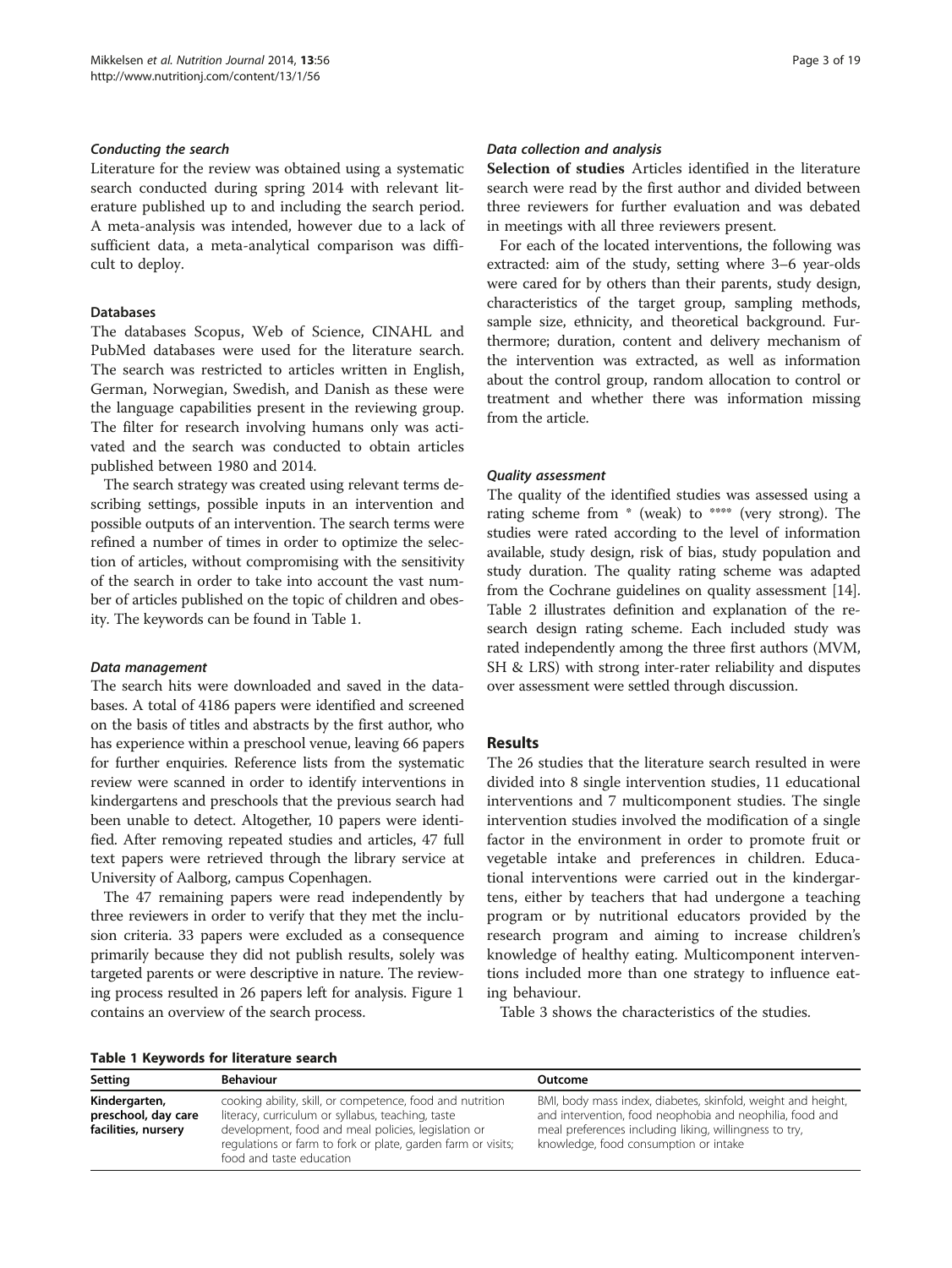<span id="page-3-0"></span>

# Populations studied

Altogether, 17 of the 26 included studies were North American, three of the studies were carried out in Asia, five in a European context and one study was conducted in South America. Thirteen of the interventions took place in preschools, 10 in kindergartens and three in other facilities where 3 to 6 year-olds were cared for by others than their parents.

# Ethnicity and socio-demographic characteristics of participants

The majority of the single interventions was from the USA and included Caucasians. The educational interventions did not present a clear picture of any tendencies. All of the American multicomponent interventions were targeted towards low-income families or families from African-American or Latino backgrounds. The European interventions targeted children from middleclass families.

# Interventions

Of the single intervention studies identified the majority [[10,17-20,22\]](#page-18-0) made modifications to the serving of vegetables, serving either novel or non-preferred vegetables and looked at the effect on vegetable preferences as well as whether peer-models had an influence on the children's intake during lunch.

| We identified eleven interventions consisting of nutri-   |  |  |  |
|-----------------------------------------------------------|--|--|--|
| tional educational programs carried out either by         |  |  |  |
| teachers in the kindergarten, individuals that had under- |  |  |  |
| gone a training program or by nutritional educators pro-  |  |  |  |
| vided by the research project.                            |  |  |  |
| Seven multicomponent interventions included educa-        |  |  |  |

Seven multicomponent interventions included educational activities for the children and delivered similarly to the educational activities described previously. The multicomponent interventions also encompassed other activities like availability of fresh water and fruits and in some cases vegetables [\[8](#page-17-0)[,36,39](#page-18-0)] the children participation in growing their own vegetables [[22](#page-18-0),[37](#page-18-0)], newsletters for parents [[36,41\]](#page-18-0), food modifications in the canteen [[42\]](#page-18-0) and healthy school policies [[41\]](#page-18-0). A detailed description of the interventions can be found in Table [3.](#page-4-0)

Table [4](#page-9-0) shows the quality assessment and outcomes of interventions.

# The study design of included studies

Fourteen of the 26 studies included in this review were randomized controlled studies or cluster randomized controlled trials. Nine quasi-experimental designed studies were found primarily as single or educational intervention [[20](#page-18-0)-[23,29,32-34,42\]](#page-18-0). Only one study used a crossover design as control [\[19\]](#page-18-0), but neither the sampling method nor

| Rating | <b>Definition</b> | Study description                                                                                                                                                                  | Design & methods                                                                                                                                                                                                        |
|--------|-------------------|------------------------------------------------------------------------------------------------------------------------------------------------------------------------------------|-------------------------------------------------------------------------------------------------------------------------------------------------------------------------------------------------------------------------|
| $*$    | Weak              | Many details missing (three or more of the following:<br>setting, intervention design, duration, intensity,<br>population or statistical analysis) irrelevant design or<br>methods | Methodological flaws (in statistical methods used or<br>design of intervention) or the intervention was in a<br>non-natural environment i.e. food laboratory                                                            |
| $**$   | Moderate          | One or two details missing                                                                                                                                                         | Small sample size (<50) or short duration ( <one td="" week)<=""></one>                                                                                                                                                 |
| $***$  | Strong            | One or two details missing                                                                                                                                                         | Larger sample size or longer duration                                                                                                                                                                                   |
| $****$ | Very Strong       | Clearly presented with all details provided                                                                                                                                        | Larger sample size or longer duration and at least one<br>of the following criteria: population randomly allocated<br>or matched for intervention or control, generalizable<br>results, or validated dietary assessment |

# Table 2 Quality rating scheme

Adapted from Seymour et al. [\[15\]](#page-18-0). Table 2 showing the standars for quality rating of the studies.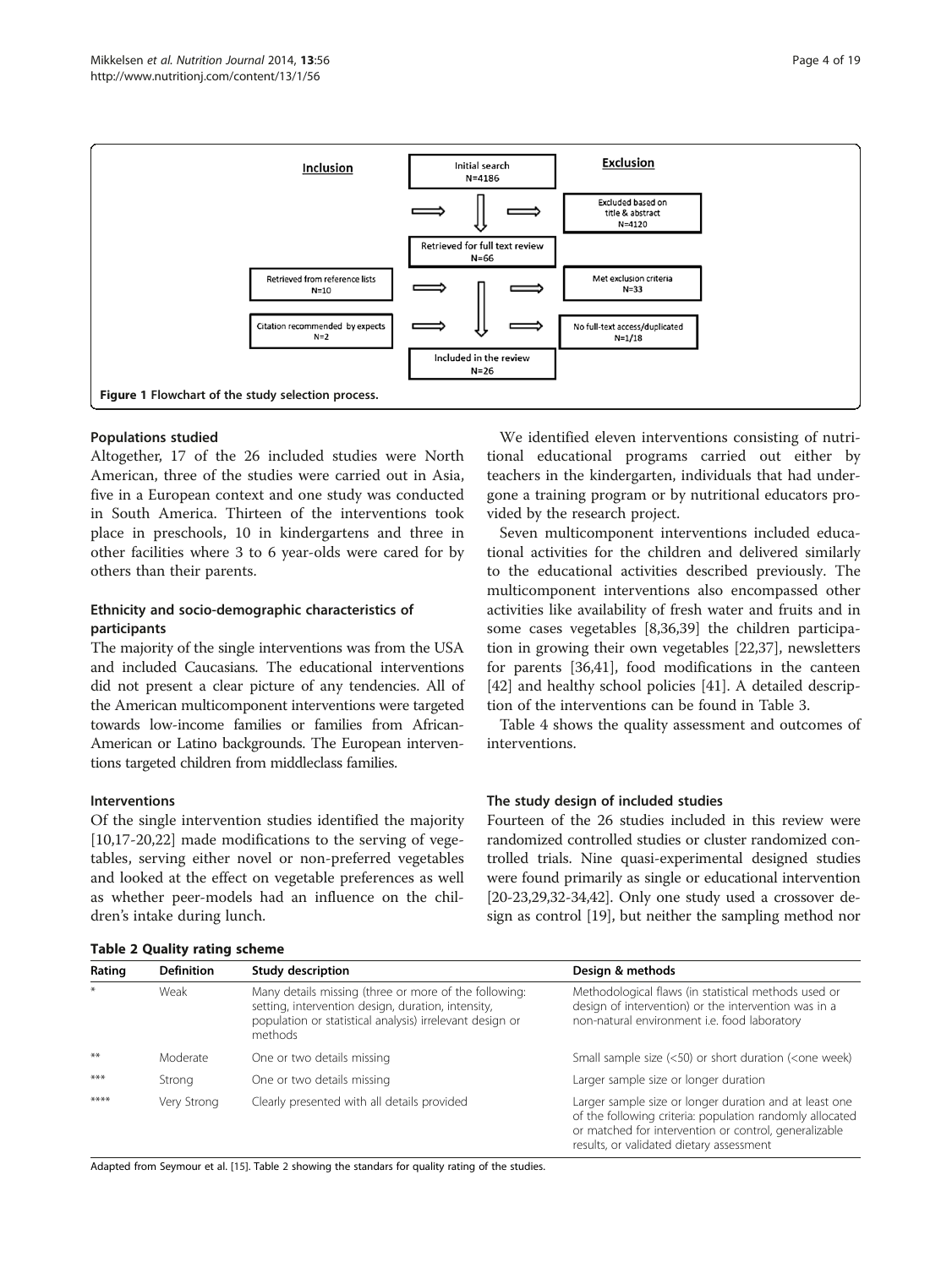<span id="page-4-0"></span>Table 3 Characteristics of studies

| Study                | Aim of study                                                                                                                                      | Setting                                                                                                                                                                                                                                                                                                                                     | Age<br>(years)   | <b>Ethnicity</b>                                                                                | Detailed description of the<br>intervention                                                                                                                                                                                         | <b>Theoretical</b><br>foundation |
|----------------------|---------------------------------------------------------------------------------------------------------------------------------------------------|---------------------------------------------------------------------------------------------------------------------------------------------------------------------------------------------------------------------------------------------------------------------------------------------------------------------------------------------|------------------|-------------------------------------------------------------------------------------------------|-------------------------------------------------------------------------------------------------------------------------------------------------------------------------------------------------------------------------------------|----------------------------------|
| Single intervention  |                                                                                                                                                   |                                                                                                                                                                                                                                                                                                                                             |                  |                                                                                                 |                                                                                                                                                                                                                                     |                                  |
| Bannon et al.; [16]  | The purpose of the study was to                                                                                                                   | Kindergarten                                                                                                                                                                                                                                                                                                                                | $5^1$            | 92% Caucasian                                                                                   | The children were shown 60 s videos                                                                                                                                                                                                 | Not stated                       |
|                      | develop and test a commercial for<br>apples on kindergarten children's snack<br>choice.                                                           | in Elementary<br>school (USA)                                                                                                                                                                                                                                                                                                               |                  | 4% African- American 4% Hispanic                                                                | with either 1 positive gain-framed video;<br>1 negative loss-framed video; 1 control<br>video prior to apple/animal crackers<br>eating.                                                                                             |                                  |
| Birch et al.; [17]   | The influence of peer models' food                                                                                                                | Preschool                                                                                                                                                                                                                                                                                                                                   | $3,1^1$          | 87% Caucasians.                                                                                 | A target child who preferred vegetable                                                                                                                                                                                              | Not stated                       |
|                      | selections and eating behaviours on<br>preschoolers' food preferences was                                                                         | (USA)                                                                                                                                                                                                                                                                                                                                       |                  | 8% African American                                                                             | A to B was seated with 3 or 4 peers<br>with opposite preference patterns. 17                                                                                                                                                        |                                  |
|                      | investigated.                                                                                                                                     |                                                                                                                                                                                                                                                                                                                                             |                  | 5% Asians, Middleclass families                                                                 | situations were arranged. Children were<br>served their preferred and non-preferred<br>vegetable pairs at lunch and asked to<br>choose 1. On day 1 the target child<br>chose first, while on days 2, 3, and 4<br>peers chose first. |                                  |
|                      | O'Connell et al.; [18] The trial tested the hypotheses that                                                                                       | $4 - 5^2$<br>Caucasians: 69%<br>Preschool<br>children who are served unfamiliar<br>repeatedly in a preschool lunch setting<br>(USA)<br>Asian 8%<br>vegetables repeatedly in the preschool<br>10 times during a 6 week period.<br>African-American: 5%<br>of them, and that consumption will be<br>and thus peer influence.<br>Hispanic: 6%. |                  |                                                                                                 | Serving of unfamiliar vegetables                                                                                                                                                                                                    | Not stated                       |
|                      |                                                                                                                                                   |                                                                                                                                                                                                                                                                                                                                             |                  |                                                                                                 |                                                                                                                                                                                                                                     |                                  |
|                      | lunch setting will increase consumption                                                                                                           |                                                                                                                                                                                                                                                                                                                                             |                  | Influence of between child variability                                                          |                                                                                                                                                                                                                                     |                                  |
|                      | influenced by peer eating behaviours                                                                                                              |                                                                                                                                                                                                                                                                                                                                             |                  |                                                                                                 |                                                                                                                                                                                                                                     |                                  |
|                      | and parental feeding behaviours.                                                                                                                  |                                                                                                                                                                                                                                                                                                                                             |                  | Other: 12%                                                                                      |                                                                                                                                                                                                                                     |                                  |
|                      |                                                                                                                                                   |                                                                                                                                                                                                                                                                                                                                             |                  | From highly educated households.                                                                |                                                                                                                                                                                                                                     |                                  |
| Harnack et al.; [19] | To evaluate the effects on serving<br>vegetables first or together with the<br>meal on fruit, vegetables and energy<br>intake among preschoolers. | Preschool<br>(USA)                                                                                                                                                                                                                                                                                                                          |                  | Missing Not stated                                                                              | Meal service strategy: serving vegetables Not stated<br>first, compared with serving all food<br>items at the same time compared with<br>control (no change). Every strategy was<br>implemented in two weeks.                       |                                  |
| Hendy; [20]          | The purpose of the study was to                                                                                                                   | Preschool                                                                                                                                                                                                                                                                                                                                   | $3-6^2$          | 90% Caucasians                                                                                  | Three novel foods presented during the                                                                                                                                                                                              | Social cognitive                 |
|                      | examine the effectiveness of trained<br>peer models to increase food                                                                              | (USA)                                                                                                                                                                                                                                                                                                                                       |                  | 8% African American                                                                             | preschool meal. 16 children were<br>trained by their teachers to serve as                                                                                                                                                           | theory.                          |
|                      | acceptance of preschool children and<br>the test whether the same gender<br>would be the most effective.                                          |                                                                                                                                                                                                                                                                                                                                             |                  | 2% Hispanic                                                                                     | peer models and given toy<br>reinforcement.                                                                                                                                                                                         |                                  |
| Leahy et al.; [21]   | To test the effect of reducing the                                                                                                                | Preschools.                                                                                                                                                                                                                                                                                                                                 | 3.9 <sup>1</sup> | Caucasians: 69%                                                                                 | Children were served two version of a                                                                                                                                                                                               | Not stated                       |
|                      | energy density of an entrée on<br>children's ad libitum intake.                                                                                   | (USA)                                                                                                                                                                                                                                                                                                                                       |                  | Asian: 27%                                                                                      | macaroni and cheese dish with the<br>same palatability; one was energy dense                                                                                                                                                        |                                  |
|                      |                                                                                                                                                   |                                                                                                                                                                                                                                                                                                                                             |                  | African-American: 4%                                                                            | and the other calorie-reduced. Each                                                                                                                                                                                                 |                                  |
|                      |                                                                                                                                                   |                                                                                                                                                                                                                                                                                                                                             |                  | 90% of the mothers and 85% of fathers<br>reported having at least a 4-year<br>university degree | version was served 3 times.                                                                                                                                                                                                         |                                  |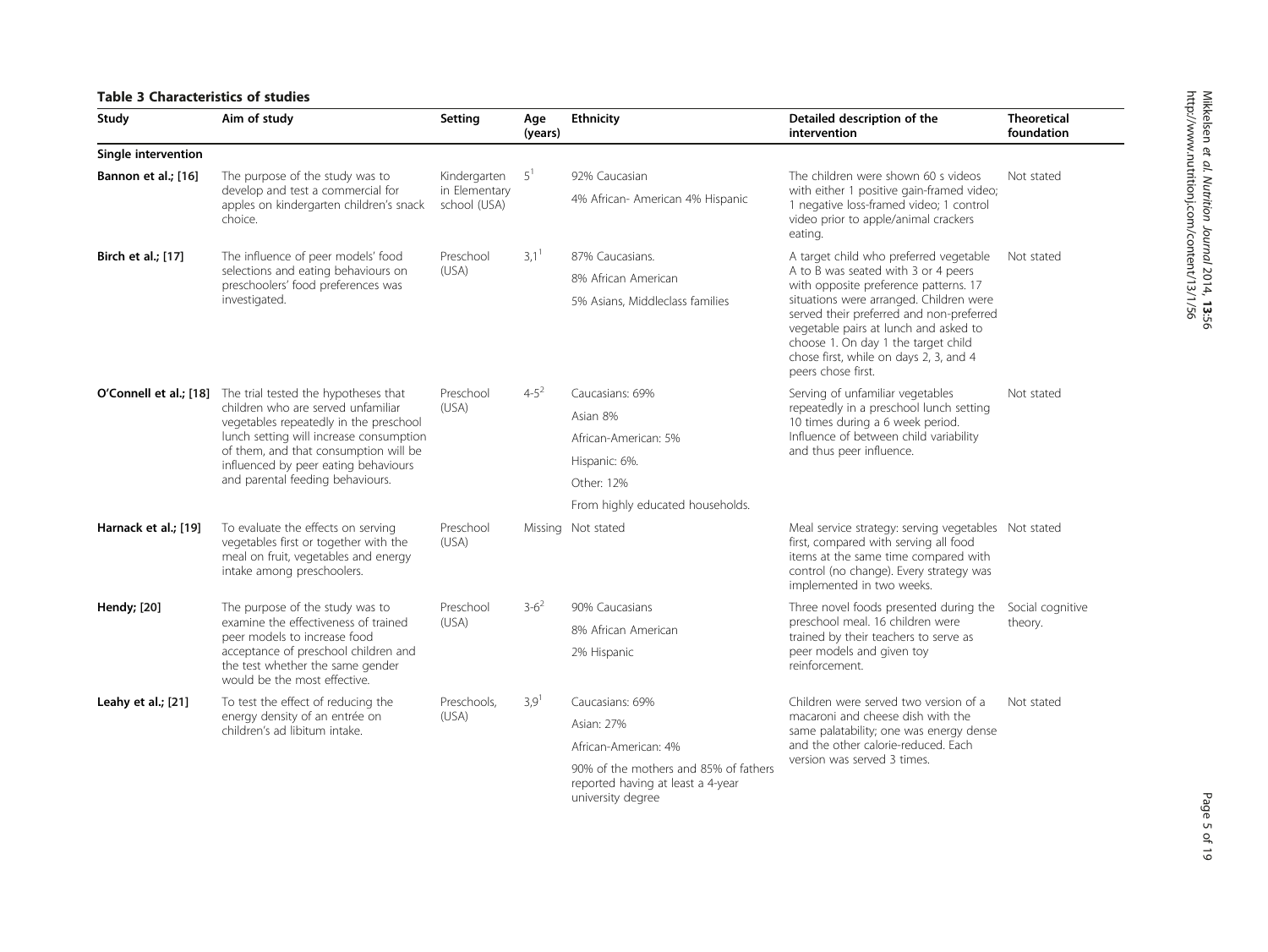| Noradilah; [22]             | The objective of this study was to<br>determine the effects of multiple<br>exposures to the acceptance of a<br>targeted vegetable among Malay<br>preschoolers.                                                                                                                                                                                                                                                       | Kindergartens 5-6 <sup>2</sup><br>(Malaysia) |                  | The majority of the fathers of the<br>subjects (89.2%) had education up to<br>secondary school, were self-employed<br>(59.5%) and had monthly incomes of<br>below RM1500 (91.9%). Meanwhile, the<br>majority of the mothers were house-<br>wives (73%) with secondary education<br>level (86.5%). | The children were exposed to three<br>exposures of round cabbage in the<br>kindergarten setting. The test vegetable<br>had been decided upon based on<br>questionnaire data from the parents.<br>The parents served the vegetable at<br>home once in order to determine the<br>child's liking of round cabbage.                                              | Not stated                                                     |
|-----------------------------|----------------------------------------------------------------------------------------------------------------------------------------------------------------------------------------------------------------------------------------------------------------------------------------------------------------------------------------------------------------------------------------------------------------------|----------------------------------------------|------------------|---------------------------------------------------------------------------------------------------------------------------------------------------------------------------------------------------------------------------------------------------------------------------------------------------|--------------------------------------------------------------------------------------------------------------------------------------------------------------------------------------------------------------------------------------------------------------------------------------------------------------------------------------------------------------|----------------------------------------------------------------|
| Ramsey; [23]                | The objective of this study was to<br>compare kindergarteners' intake of food<br>from a school lunch meal when they<br>are pre-served a larger entrée portion to<br>when they are allowed t0 choose from<br>three preplated entrée portion sizes.                                                                                                                                                                    | Kindergartens $2-72$<br>(USA)                |                  | Not stated                                                                                                                                                                                                                                                                                        | A portion size of 4 chicken nuggets was Not stated<br>the standard amount offered to the<br>kindergarteners before the study. In the<br>study they were given the choice to<br>self-select smaller entrée portion sizes of<br>2, 3 and 4 nuggets.                                                                                                            |                                                                |
| Educational<br>intervention |                                                                                                                                                                                                                                                                                                                                                                                                                      |                                              |                  |                                                                                                                                                                                                                                                                                                   |                                                                                                                                                                                                                                                                                                                                                              |                                                                |
| Baskale et al.; [24]        | The purpose was to develop and<br>implement a program based upon<br>Piaget's theories. It also determined the<br>average levels of knowledge children<br>would have about nutrition following<br>the program would be different in<br>terms of group, group time, whether<br>there would be any differences in food                                                                                                  | Nursery<br>schools<br>(Turkey)               | $5^2$            | Different socio-economic layers, but the<br>groups were not significantly different.                                                                                                                                                                                                              | Activities were carried out once a week<br>by a nurse educator in the course of<br>6 weeks. The sessions were carried out<br>in the children's classroom and the<br>lengths were 20-30 minutes. The<br>themes were the food pyramid,<br>variation of fruits and vegetables, and<br>healthy bones.                                                            | Piaget's cognitive<br>development theory                       |
|                             | consumption frequencies between the<br>study and the control group and<br>whether there would be changes in<br>anthropometric measurements of the<br>children.                                                                                                                                                                                                                                                       |                                              |                  |                                                                                                                                                                                                                                                                                                   | Parents in both intervention and control<br>group were given nutrition education in<br>$1\frac{1}{2}$ -2 hours.                                                                                                                                                                                                                                              |                                                                |
| <b>Cason KL; [25]</b>       | The objective of the educational<br>program were to enable preschool<br>children to identify nutritious snack<br>foods, identify and name vegetables,<br>increase willingness to try novel<br>vegetables, help to prepare and<br>consume nutritious foods using<br>developmentally appropriate practices<br>and acquire behaviours that contribute<br>to nutritionally sound food choice and a<br>healthy lifestyle. | Preschool<br>(USA)                           | $4,4^{\dagger}$  | 63% African Americans<br>37% Caucasians                                                                                                                                                                                                                                                           | A theory-based curriculum of 12 lessons<br>of 40 minutes every second week<br>developed for preschool children, the<br>core topics of healthy snacking, fruit<br>and vegetables identification, and the<br>Food Guide Pyramid.                                                                                                                               | Multiple intelligence<br>theory.                               |
| Cespedes; [26]              | The objective was to implement and<br>evaluate a nutritional and physical<br>activity educational intervention in<br>preschools.                                                                                                                                                                                                                                                                                     | Preschools<br>(Colombia)                     | 3,7 <sub>1</sub> | Low-income: 58%<br>Middle-income: 42%                                                                                                                                                                                                                                                             | Children were provided educational and<br>interactive classroom activities<br>throughout 5 months (1 hour daily).<br>Parents participated in 3 workshops and<br>weekly healthy messages were<br>distributed. Teachers participated in 3<br>centralised workshops and 2 hourly<br>personalised sessions every 14 days.<br>Teachers also received a quidebook. | Social cognitive<br>theory and the trans-<br>theoretical model |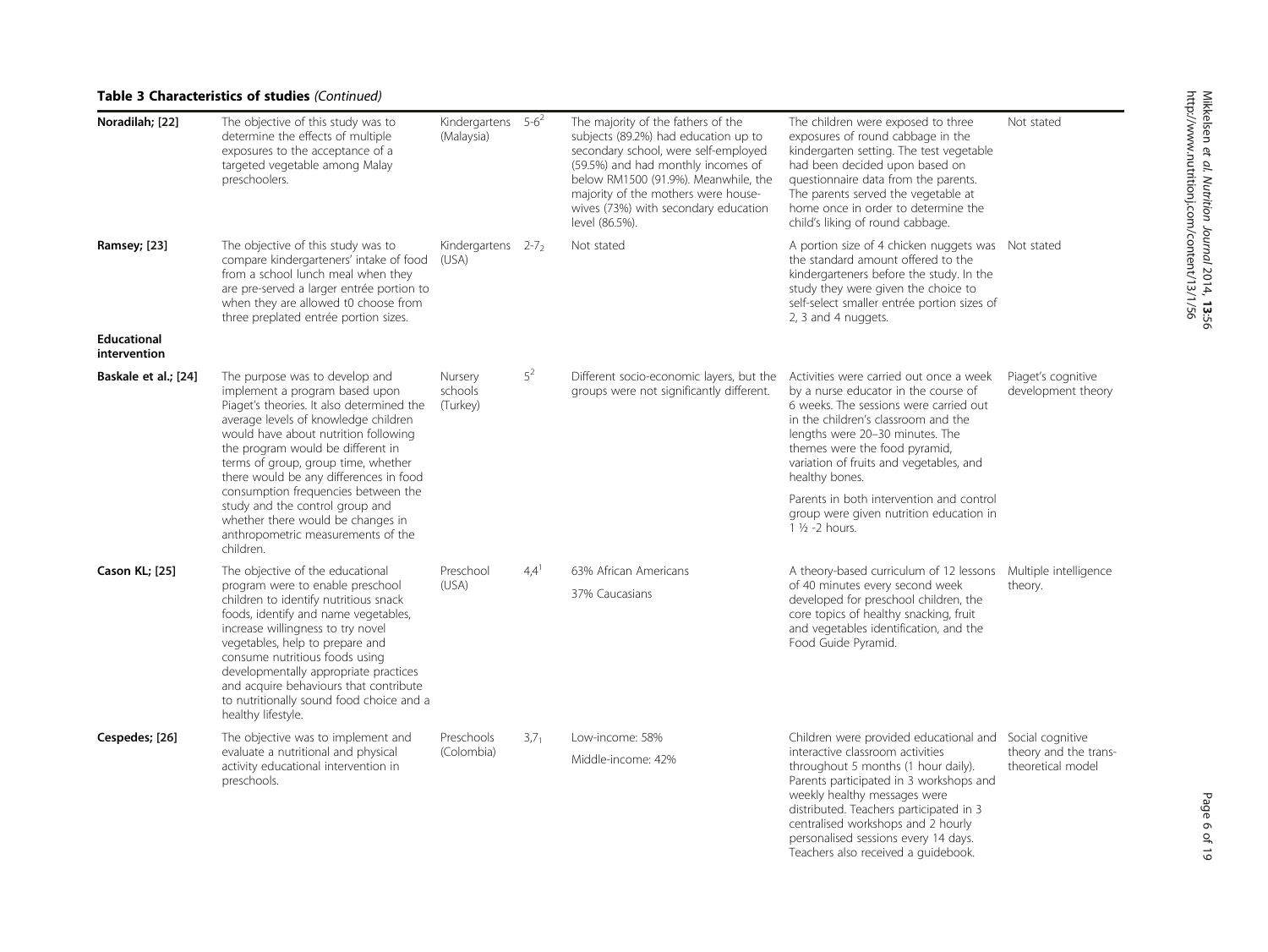| Gorelick et al.; [27] | To develop a developmentally age<br>appropriate educational curriculum and<br>assess the success of the project<br>curricular objectives.                                                                                                                                                | Preschools<br>(USA)      | $3 - 5^2$            | Primarily Caucasians<br>Wide SES range                                                                                                        | A kit with assessment instruments, fifty<br>classroom activities, patterns to make<br>materials for the classrooms lessons, a<br>recipe book and two film strips. The<br>educational curriculum was delivered by<br>teachers.                                                                                                                                                                         | Piaget's<br>developmentally<br>theory |
|-----------------------|------------------------------------------------------------------------------------------------------------------------------------------------------------------------------------------------------------------------------------------------------------------------------------------|--------------------------|----------------------|-----------------------------------------------------------------------------------------------------------------------------------------------|-------------------------------------------------------------------------------------------------------------------------------------------------------------------------------------------------------------------------------------------------------------------------------------------------------------------------------------------------------------------------------------------------------|---------------------------------------|
| Hu et al.; [28]       | To evaluate the impact of nutrition<br>education in kindergartens and to<br>promote healthy dietary habits in<br>preschool children.                                                                                                                                                     | Kindergarten<br>(China)  | $4 - 6^2$            | Low-income: 14%<br>Middle-income: 57%<br>High income: 29%                                                                                     | Monthly nutrition education sessions<br>were held over two semesters. The<br>nutrition educational program consisted<br>of a flexible curriculum for children and<br>parents. An illustrated book to all<br>children and pamphlets were delivered<br>to parents. Two series of promotional<br>pictures providing information<br>regarding nutrition were shown to the<br>children.                    | Not stated                            |
| Johnson SL; [29]      | Objective was to investigate whether<br>children could be taught to focus on<br>internal cues of hunger and satiety and<br>consequently improve their self-<br>regulation of energy intake.                                                                                              | Preschool<br>(USA)       | 4,7 <sub>1</sub>     | Primarily high socio economic<br>population.                                                                                                  | Introduction of hunger through video<br>and role-play with adults and dolls.<br>Children were instructed before, during<br>and after eating to attend to cues of<br>hunger and satiation.                                                                                                                                                                                                             | Not stated                            |
| Nemet; [30,31]        | To examine the effects of a randomized<br>school-based intervention on nutrition<br>and physical activity knowledge and<br>preferences, anthropometric measures<br>and fitness in low socioeconomic<br>children.                                                                         | Kindergarten<br>(Israel) | $3 - 6^2$            | All kindergartens were situated in a low-<br>socio economic area.                                                                             | Three all-day seminars for teachers.<br>Parents were invited for two health-day<br>festivals. The nutritional intervention was<br>designed mainly to improve nutritional<br>knowledge and was delivered by pre-<br>school teachers. Monthly pamphlets<br>with nutrition information were sent<br>home via the children, who were asked<br>to present the nutritional information to<br>their parents. | Not stated                            |
| Parcel et al.; [32]   | To evaluate the impact of a health<br>curriculum on educational and<br>behavioural outcomes                                                                                                                                                                                              | Preschool<br>(USA)       | $2 - 4^2$            | Not stated                                                                                                                                    | Health education curriculum that was<br>designed to teach selected age-<br>appropriate types of behaviour that<br>enables children to assume greater<br>responsibility for their own health. The<br>classes were taught everyday by a<br>project employee, 1 teacher and 2 aides.<br>The teachers additionally received two-<br>three in-house training.                                              | Social Learning theory                |
| Piziak V; [33]        | The purpose was to test the<br>effectiveness of a bilingual nutrition<br>game to increase the servings of<br>healthful foods particular vegetables,<br>fruit and water offered to children and<br>decrease the servings of sugar<br>sweetened beverages in the Head Start<br>population. | Preschool<br>(USA)       | $3 - 5$ <sub>2</sub> | The study took place at Head Start, a<br>governmentally funded locally operated<br>school for low-income families.<br>Mexican-American: 57,3% | A pictorial nutrition education game<br>played at class and during meals, the<br>game lends itself to nutrition education.<br>The cards and boards show colour<br>images of culturally appropriate foods<br>and the reverse side gives the name in<br>English and Spanish which may also be<br>used to improve reading skills.                                                                        | Not stated                            |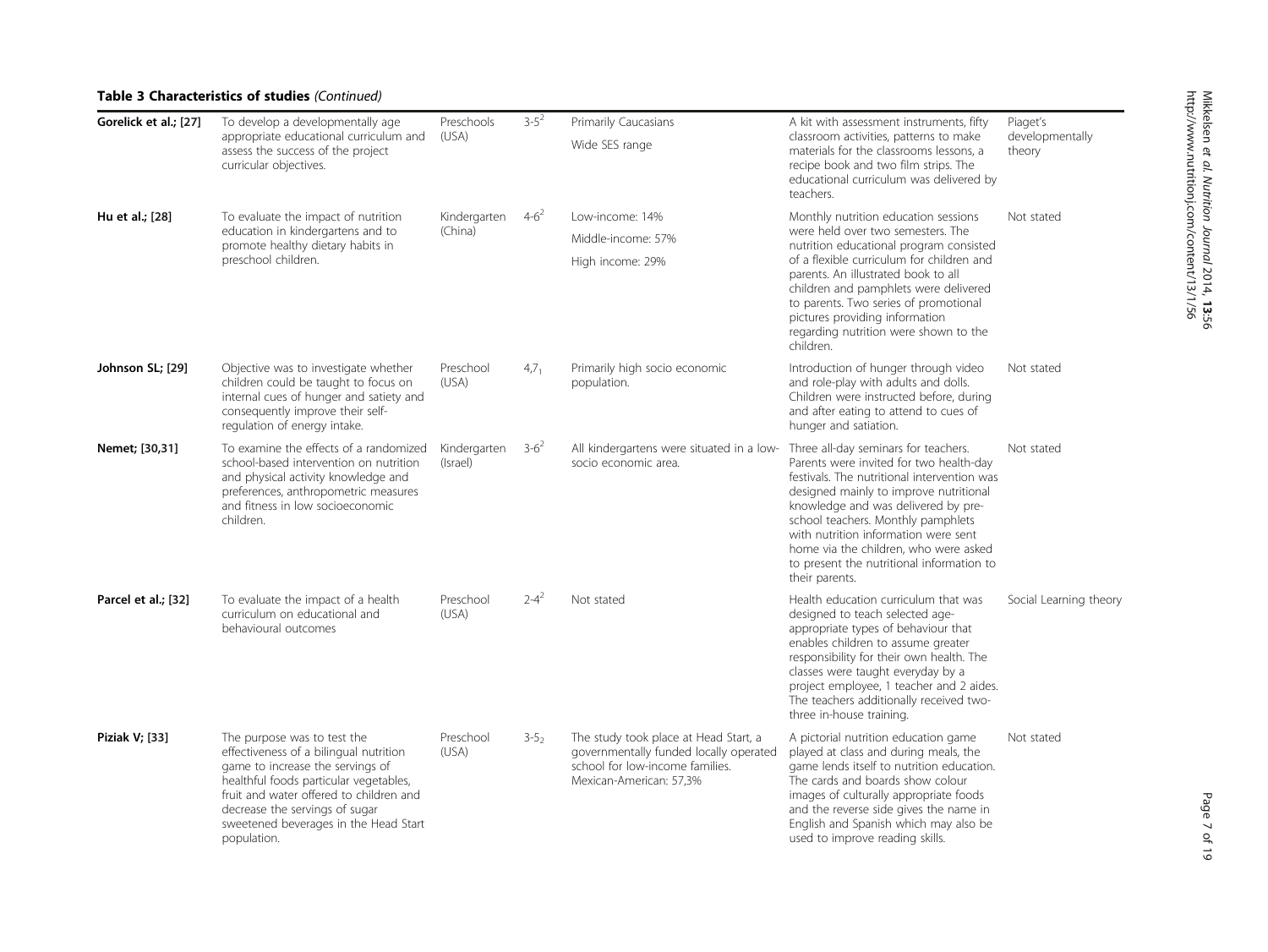| Sirikulchaya-nonta<br>et al.; [34] | To evaluate the use of food experience,<br>multimedia, and role models for<br>promoting fruit and vegetable<br>consumption.                        | Kindergarten<br>(Thailand)  | $4 - 5^2$        | Not stated                                                                                                                                       | The program consisted of 11 activities<br>of 30-40 minutes duration that<br>presented information on health<br>benefits of F&V as manner to improve<br>familiarity with and acceptance of the<br>concept. Teachers, peers, and parents<br>were used as role models while eating<br>together. A take-home letter was sent<br>to the parents once.                                                                                                            | Social Learning theory                                                                                                                  |  |
|------------------------------------|----------------------------------------------------------------------------------------------------------------------------------------------------|-----------------------------|------------------|--------------------------------------------------------------------------------------------------------------------------------------------------|-------------------------------------------------------------------------------------------------------------------------------------------------------------------------------------------------------------------------------------------------------------------------------------------------------------------------------------------------------------------------------------------------------------------------------------------------------------|-----------------------------------------------------------------------------------------------------------------------------------------|--|
| Witt et al.; [35]                  | Determine whether an interactive<br>nutrition and physical activity program<br>for preschool children increases fruit<br>and vegetable consumption | Child care<br>centres (USA) | $4 - 5^2$        | Not stated                                                                                                                                       | The Color me healthy program was<br>implemented for 6 weeks; 2 circle-time<br>lessons and 1 imaginary trip were<br>taught to children each week. The<br>lessons were 15-30 minutes in duration.                                                                                                                                                                                                                                                             | Not stated                                                                                                                              |  |
| Multicomponent                     |                                                                                                                                                    |                             |                  |                                                                                                                                                  |                                                                                                                                                                                                                                                                                                                                                                                                                                                             |                                                                                                                                         |  |
| Bayer et al.; [36]                 | The intervention focused on improving                                                                                                              |                             | $3 - 6^2$        | Children: German nationality:                                                                                                                    | A behavioural intervention programme                                                                                                                                                                                                                                                                                                                                                                                                                        | Not stated                                                                                                                              |  |
|                                    | health behaviour on a daily basis in the<br>day care setting, aiming at establishing                                                               | (Germany)                   |                  | Intervention: 91.6                                                                                                                               | using a box-set with activities for<br>kindergarten teachers. Included 2 day                                                                                                                                                                                                                                                                                                                                                                                |                                                                                                                                         |  |
|                                    | a health promoting behaviour patterns                                                                                                              |                             |                  | Control: 92,4%                                                                                                                                   | training session for KG teachers and a<br>hotline for additional advice. Newsletters                                                                                                                                                                                                                                                                                                                                                                        |                                                                                                                                         |  |
|                                    | that might also be maintained outside<br>of the day care setting.                                                                                  |                             |                  | Parents: Educational level medium -<br>high:                                                                                                     | for parents was provided and availability<br>of fruit, vegetables and water as well.                                                                                                                                                                                                                                                                                                                                                                        | Not stated<br>Social Learning theory<br>and Zajonc' Exposure<br>theory as well as the<br>RE-AIM framework for<br>the process evaluation |  |
|                                    |                                                                                                                                                    |                             |                  | Intervention: 73%                                                                                                                                | An internet platform with additional<br>information was established.                                                                                                                                                                                                                                                                                                                                                                                        |                                                                                                                                         |  |
|                                    |                                                                                                                                                    |                             |                  | Control: 71%                                                                                                                                     |                                                                                                                                                                                                                                                                                                                                                                                                                                                             |                                                                                                                                         |  |
| Brouwer et al.; [37]               | The purpose of this study was to assess                                                                                                            | Childcare                   | $4.8^1$          | Child care directors:                                                                                                                            | A garden-based intervention with a                                                                                                                                                                                                                                                                                                                                                                                                                          |                                                                                                                                         |  |
|                                    | the feasibility of a garden-based<br>intervention to promote fruit and                                                                             | centres (USA)               |                  | 75% African American                                                                                                                             | structured curriculum for child-care<br>providers, consultations by a gardener,                                                                                                                                                                                                                                                                                                                                                                             |                                                                                                                                         |  |
|                                    | vegetable intake among children                                                                                                                    |                             |                  | 50% College degree.                                                                                                                              | and technical assistance from a health                                                                                                                                                                                                                                                                                                                                                                                                                      |                                                                                                                                         |  |
|                                    | attending childcare.                                                                                                                               |                             |                  | Children:                                                                                                                                        | educator. The curriculum included an<br>overview module followed by monthly                                                                                                                                                                                                                                                                                                                                                                                 |                                                                                                                                         |  |
|                                    |                                                                                                                                                    |                             |                  | All centres had children from low-<br>income families                                                                                            | modules designed around a specific<br>crop.                                                                                                                                                                                                                                                                                                                                                                                                                 |                                                                                                                                         |  |
| De Bock et al.; [38]               | To assess the short-term impact of a<br>nutritional intervention aimed at<br>reducing childhood overweight in<br>German pre-school children.       | Kindergarten<br>(Germany)   | 4.2 <sup>1</sup> | Without immigrant background: 65%<br>With immigrant background: 32%<br>Maternal educational level: Low: 16%<br>Middle: 56% High: 21% Missing: 7% | A nutritional intervention, consisting of<br>fifteen 2 hours sessions once weekly<br>over a period of 6 months. Ten modules<br>only targeted children, another five<br>parents and children or parents<br>exclusively. Intervention activities<br>consisted of familiarizing with different<br>food types and preparation methods as<br>well as cooking and eating meals<br>together in groups of children, teachers<br>and parents. Availability of fruit, |                                                                                                                                         |  |

Page 8 of 19

vegetables and water was increased.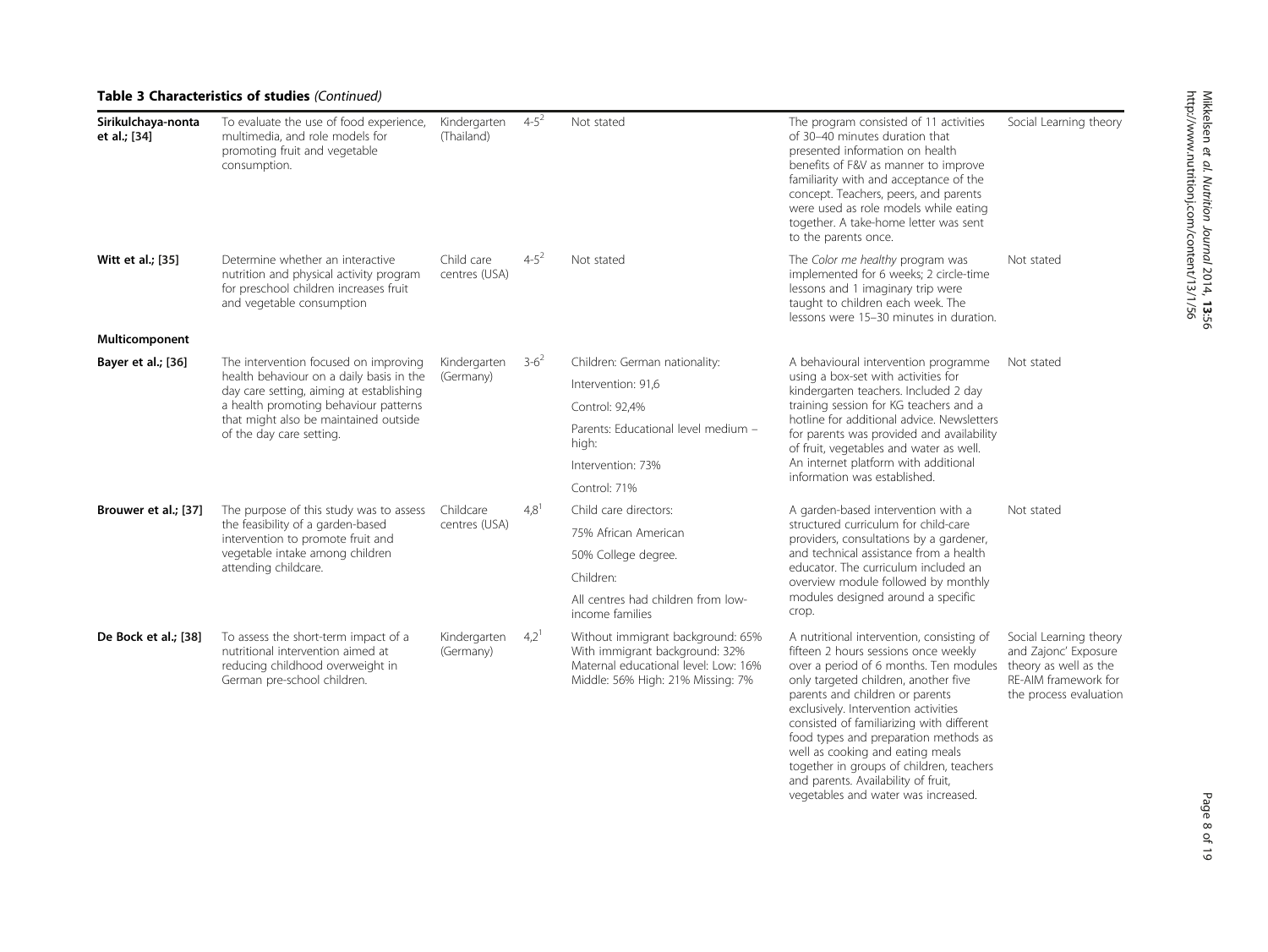| Hammond et al.; [39]   | To evaluate the impact of an early                                                                                                                                                | Kindergarten            | $5^2$          | Cultural inheritance:                                                                                                                                        | Nutrition Educational Program that                                                                                                                                                                                                                                                                                                           | Not stated             |  |  |
|------------------------|-----------------------------------------------------------------------------------------------------------------------------------------------------------------------------------|-------------------------|----------------|--------------------------------------------------------------------------------------------------------------------------------------------------------------|----------------------------------------------------------------------------------------------------------------------------------------------------------------------------------------------------------------------------------------------------------------------------------------------------------------------------------------------|------------------------|--|--|
|                        | childhood nutrition education program<br>on kindergarten students familiarity with<br>and stated willingness-to-try 16 test                                                       | (CAN)                   |                | Intervention: Canadian/British/English:<br>59% Other: 41%                                                                                                    | includes 4 steps; food introduction<br>activities, cooking, journal keeping<br>activity, and communication between                                                                                                                                                                                                                           |                        |  |  |
|                        | foods                                                                                                                                                                             |                         |                | Control: Canadian/British/English: 81%<br>Other: 19%                                                                                                         | child and parents                                                                                                                                                                                                                                                                                                                            |                        |  |  |
| Hoffman et al.; [40]   | The purpose of this study was to<br>examine the impact of a multi-year,<br>multicomponent school-based F&V                                                                        | Kindergarten<br>(USA)   | 6 <sup>2</sup> | Experimental group: African-American:<br>29% Latino: 41% Asian: 24% Caucasian:<br>3% Other: 2% Control:                                                      | Multi-year, multi-component fruit and<br>vegetable promotion program, that<br>included school-wide, classroom,                                                                                                                                                                                                                               | Social Learning theory |  |  |
|                        | consumption during school lunch.                                                                                                                                                  |                         |                | African-American: 36%                                                                                                                                        | lunchroom and family components to<br>promote F & V consumption with an                                                                                                                                                                                                                                                                      |                        |  |  |
|                        |                                                                                                                                                                                   |                         |                | Latino: 51%                                                                                                                                                  | emphasis on F&V in the school lunch.<br>Program components were designed to                                                                                                                                                                                                                                                                  |                        |  |  |
|                        |                                                                                                                                                                                   |                         |                | Asian: 0%                                                                                                                                                    | capture students' attention and to                                                                                                                                                                                                                                                                                                           |                        |  |  |
|                        |                                                                                                                                                                                   |                         |                | Caucasian: 4%                                                                                                                                                | increase retention of nutrition<br>information using influential role models                                                                                                                                                                                                                                                                 |                        |  |  |
|                        |                                                                                                                                                                                   |                         |                | Other: 9%                                                                                                                                                    | and deliver consistent messages across<br>the setting.                                                                                                                                                                                                                                                                                       |                        |  |  |
| Vereecken et al.; [41] | To develop and assist Belgian<br>preschools in the implementation of a<br>healthy school policy and evaluate the<br>impact of the intervention in children's<br>food consumption. | Preschools<br>(Belgium) | $3 - 4^2$      | Intervention: Education Iow: 60%<br>Education medium: 22% Education<br>high: 18% Control: Education low: 57%<br>Education medium: 26% Education<br>high: 17% | A two-days training was given to school Intervention Mapping<br>staff. An educational package, including<br>an educational map for the teachers, an<br>educative story and educational material<br>was developed. Food messages and<br>newsletters directed at the school staff<br>and parents were made available.                          |                        |  |  |
| Williams et al.; [42]  | To evaluate the effects on a preschool<br>nutrition education and food service<br>intervention                                                                                    | Preschools<br>(USA)     | $2 - 5^2$      | Minority, primarily African-American:<br>67% Latino: 33% The majority lived in<br>families with annual income below<br>poverty lines.                        | There was two intervention types; 1<br>with food service modification and<br>nutrition education and 1 with food<br>service modification and safety<br>education. The nutrition education<br>segment included a curriculum. The<br>food service modification consisted of<br>help to decrease the consumption of<br>total and saturated fat. | Not stated             |  |  |

<sup>1</sup>Mean; <sup>2</sup>Range.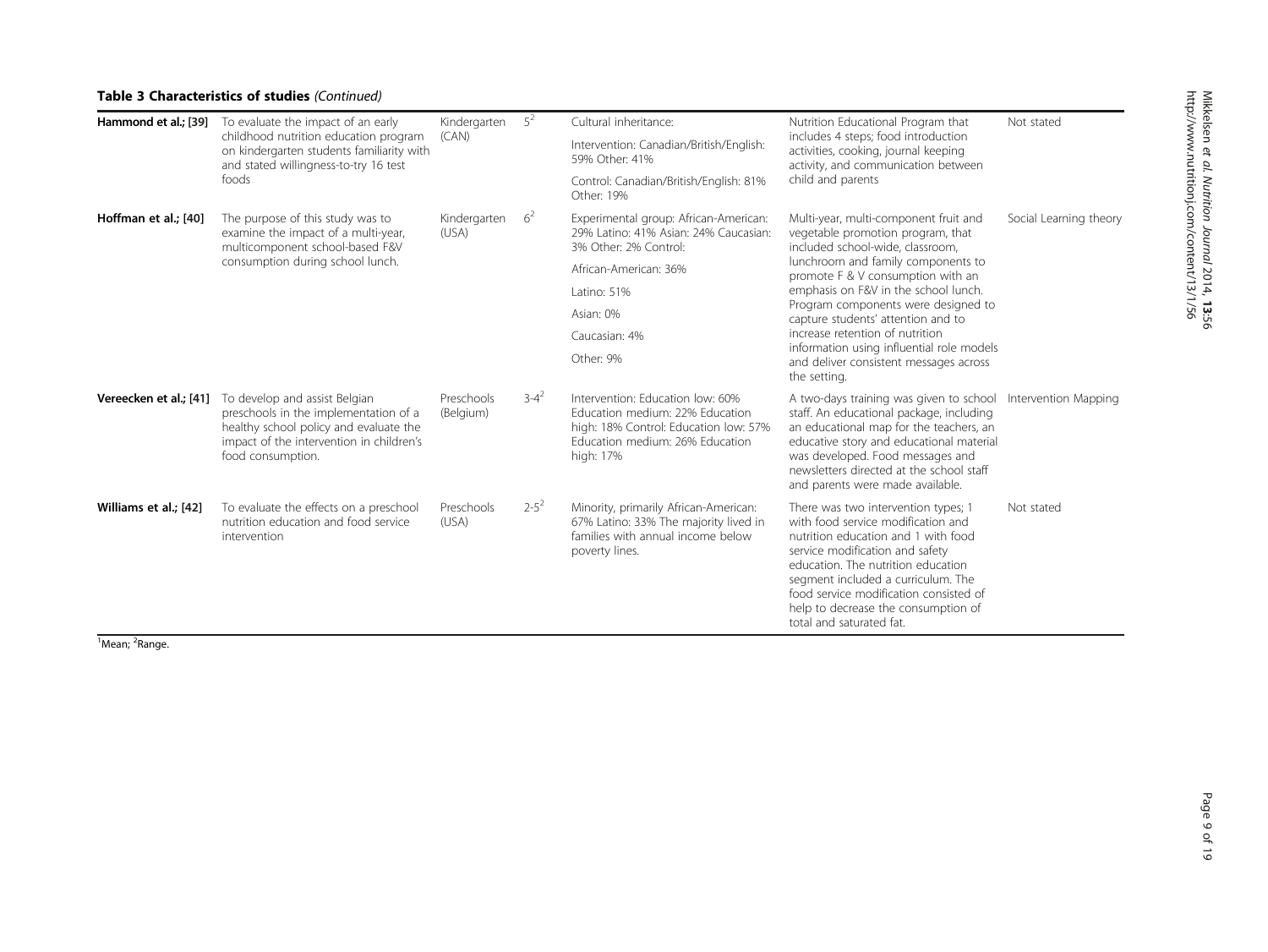<span id="page-9-0"></span>

| Study                  | Study<br>design                                                   | Sampling                | n.                                                                           |        | <b>Duration Limitations</b>                             |        | Quality1 Main target behaviour                                                          | Primary and secondary outcomes                                                                                                                                                                   |
|------------------------|-------------------------------------------------------------------|-------------------------|------------------------------------------------------------------------------|--------|---------------------------------------------------------|--------|-----------------------------------------------------------------------------------------|--------------------------------------------------------------------------------------------------------------------------------------------------------------------------------------------------|
| Single intervention    |                                                                   |                         |                                                                              |        |                                                         |        |                                                                                         |                                                                                                                                                                                                  |
| Bannon et al.; [16]    | <b>RCT</b>                                                        | Convenience             | 50                                                                           | 3 d    | No controlling for internal                             | $***$  | Children:                                                                               | The children viewing the gain-framed                                                                                                                                                             |
|                        |                                                                   |                         |                                                                              |        | measurement bias.                                       |        | Food preference questionnaire.                                                          | and loss framed videos were signifi-<br>cantly more likely to choose apples                                                                                                                      |
|                        |                                                                   |                         |                                                                              |        | Short time between exposure and<br>control conditions.  |        | Healthy Food questionnaire<br>(children circled the food they<br>thought were healthy). | than controls. Among the children<br>who saw one of the nutrition mes-<br>sage videos, 56% chose apples rather                                                                                   |
|                        |                                                                   |                         |                                                                              |        | Small sample size                                       |        | Snack choice between an apple                                                           | than animal crackers; in the control<br>condition only 33% chose apples.                                                                                                                         |
|                        | or a snack<br>Short duration of intervention<br>$(3\times60 s.)$  |                         |                                                                              |        |                                                         |        |                                                                                         |                                                                                                                                                                                                  |
| Birch LL; [17]         | P/P                                                               | Convenience             | 39                                                                           | 4 d    | No control                                              | $\ast$ | Children:                                                                               | Vegetable preference increased                                                                                                                                                                   |
|                        |                                                                   |                         |                                                                              |        |                                                         |        | Food preferences were assessed                                                          | significantly from day 1 to 4.                                                                                                                                                                   |
|                        | No data on allocation short duration<br>vegetables<br>of exposure | Food intake of the test | The total consumption of vegetables<br>decreased during the 4 days, but they |        |                                                         |        |                                                                                         |                                                                                                                                                                                                  |
|                        |                                                                   |                         |                                                                              |        | Small sample size.                                      |        |                                                                                         | still ate the non-preferred food item.<br>Young children were more affected<br>than older children by peer<br>modelling.                                                                         |
| O'Connell et al.; [18] | <b>RCT</b>                                                        | Randomly                | 96                                                                           | 6 w    |                                                         | $***$  | Children: Willingness to try new<br>vegetables.                                         | Repeated exposure did not increase<br>vegetable consumption.                                                                                                                                     |
|                        |                                                                   |                         |                                                                              |        |                                                         |        |                                                                                         | Greater consumption by tablemates<br>was a significant predictor of greater<br>vegetable consumption. 1 gr. of peer<br>intake was associated with roughly 1/<br>5 gr. Intake among the subjects. |
| Harnack et al.; [19]   | Randomized                                                        | Not stated              | 53                                                                           | 6 w    | Sampling methodology not stated.                        | $***$  | Children:                                                                               | Fruit intake was significantly higher                                                                                                                                                            |
|                        | crossover<br>Trial                                                |                         |                                                                              |        | Not enough time between<br>exposure/control conditions. |        | Anthropometric measures                                                                 | with serving style 1                                                                                                                                                                             |
|                        |                                                                   |                         |                                                                              |        | Small sample size                                       |        | Food and nutrient intake during<br>lunch.                                               | Vegetables intake did not appear to<br>increase                                                                                                                                                  |
| Hendy H; [20]          | Quasi                                                             | Convenience             | -38                                                                          | Not    | Duration not stated                                     | $**$   | Children:                                                                               | The study found an effect on food                                                                                                                                                                |
|                        |                                                                   |                         |                                                                              | stated |                                                         |        | Number of bites taken of the<br>novel foods                                             | acceptance, but the effect had<br>disappeared after 1 month.                                                                                                                                     |
|                        |                                                                   |                         |                                                                              |        |                                                         |        | Food preference                                                                         | The children serving as peer models                                                                                                                                                              |
|                        |                                                                   |                         |                                                                              |        |                                                         |        | Mothers: Information on height,<br>weight, age.                                         | rated their food preferences for the<br>novel food higher than the observers.                                                                                                                    |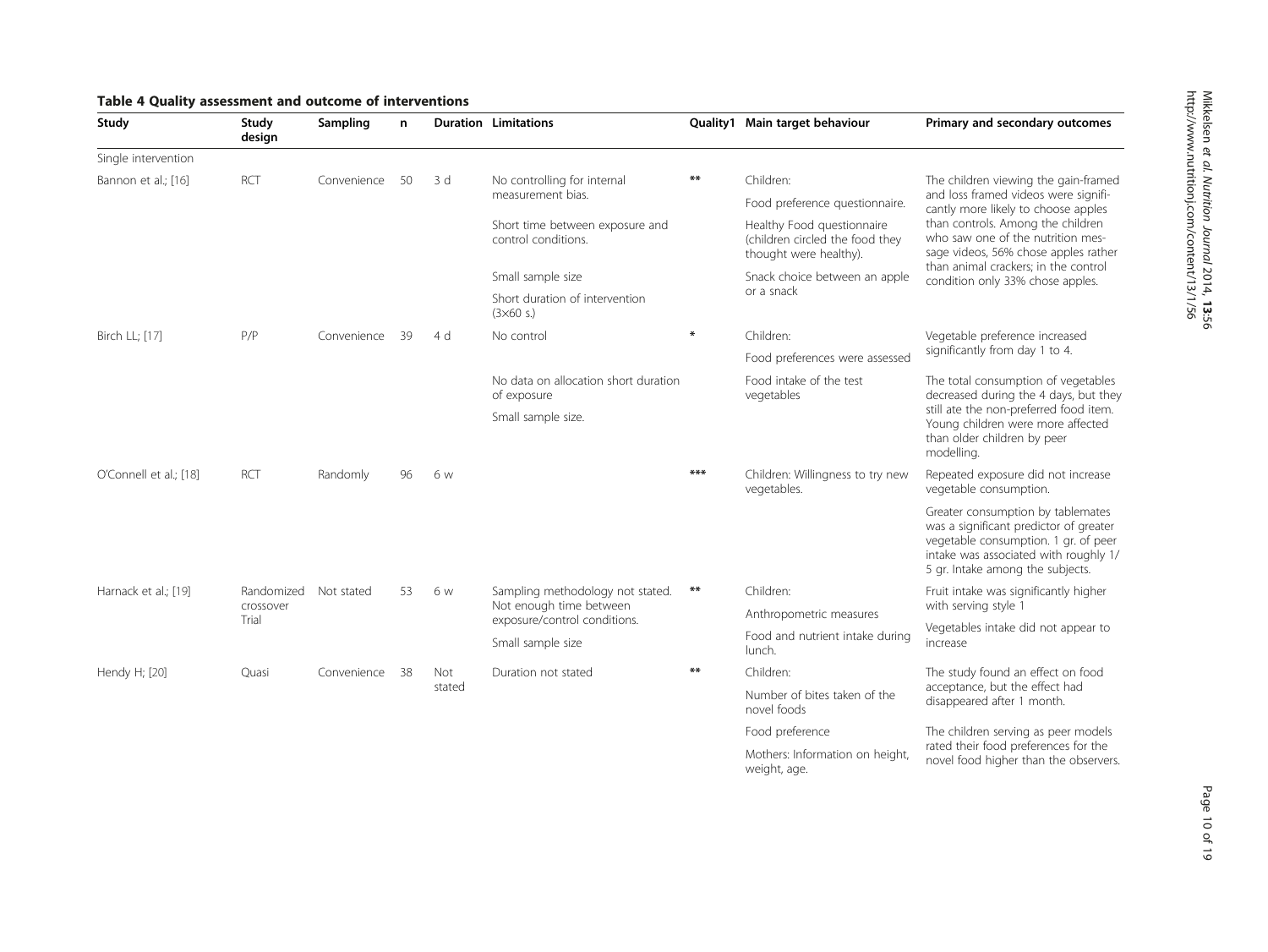| Leahy et al.; [21]       | Quasi      | Convenience 77                              |  | 6 d     | No control                                                                                        | $**$   | Children:                                                                                                                                                                          | <decreasing density="" energy="" of="" th="" the="" the<=""></decreasing>                                                                                                                                                   |
|--------------------------|------------|---------------------------------------------|--|---------|---------------------------------------------------------------------------------------------------|--------|------------------------------------------------------------------------------------------------------------------------------------------------------------------------------------|-----------------------------------------------------------------------------------------------------------------------------------------------------------------------------------------------------------------------------|
|                          |            |                                             |  |         |                                                                                                   |        | Preference assessment of the<br>two dishes                                                                                                                                         | entrée by 30% significantly decreased<br>children's energy intake by 25% and<br>total lunch intake by 18%. Children                                                                                                         |
|                          |            |                                             |  |         |                                                                                                   |        | Height and weight.                                                                                                                                                                 | consumed significantly more of the                                                                                                                                                                                          |
|                          |            |                                             |  |         |                                                                                                   |        | Lunch intake of the two different<br>dishes.                                                                                                                                       | lower-energy-dense version.                                                                                                                                                                                                 |
|                          |            |                                             |  |         |                                                                                                   |        | Parents:                                                                                                                                                                           |                                                                                                                                                                                                                             |
|                          |            |                                             |  |         |                                                                                                   |        | Child feeding questionnaire                                                                                                                                                        |                                                                                                                                                                                                                             |
|                          |            |                                             |  |         |                                                                                                   |        | Socio-demographic variables.                                                                                                                                                       |                                                                                                                                                                                                                             |
| Noradilah; [22]          | Quasi      | Convenience. 37                             |  | 3 d     | The sample size is small and the                                                                  | $***$  | Children:                                                                                                                                                                          | The liking scores were significantly                                                                                                                                                                                        |
|                          |            | but randomly<br>assigned to<br>intervention |  |         | duration short. Liking was assessed<br>by parents                                                 |        | Food intake of the test<br>vegetable                                                                                                                                               | higher after the intervention.<br>Consumption of the test vegetable<br>significantly increased from 21.58 to<br>28.26 on the 3rd day. The effect was<br>especially evident among girls.                                     |
|                          |            |                                             |  |         |                                                                                                   |        | Parents: Liking of the test<br>vegetable                                                                                                                                           |                                                                                                                                                                                                                             |
|                          |            |                                             |  |         |                                                                                                   |        | A questionnaire was developed<br>to obtain information on the<br>usual preparation methods of<br>vegetables, frequency of<br>vegetables served and<br>consumed by children at home |                                                                                                                                                                                                                             |
| Ramsey; [23]             | Quasi      | Not stated                                  |  | 235 5 d | No individual data. Short duration<br>No control conditions Sampling<br>conditions are not stated | $\ast$ | Children: Food intake at lunch.<br>The food intake was on canteen<br>level, not at an individual level.                                                                            | Children's intake of chicken nuggets<br>was greater when they were not<br>given a choice of nugget portion size.<br>Demonstrating that serving larger<br>portion sizes in preschools increase<br>children's intake of them. |
| Educational intervention |            |                                             |  |         |                                                                                                   |        |                                                                                                                                                                                    |                                                                                                                                                                                                                             |
| Başkale et al.; [24]     | <b>RCT</b> | Convenience 115 6 w                         |  |         | High drop-out rate (50% +). No                                                                    | $***$  | Children:                                                                                                                                                                          | Children's nutritional knowledge                                                                                                                                                                                            |
|                          |            |                                             |  |         | evaluation of parent part of<br>intervention.                                                     |        | Body Mass Index                                                                                                                                                                    | increased significantly compared to<br>control group.                                                                                                                                                                       |
|                          |            |                                             |  |         |                                                                                                   |        | Mid-upper arm circumference                                                                                                                                                        |                                                                                                                                                                                                                             |
|                          |            |                                             |  |         |                                                                                                   |        | Nutrition knowledge.                                                                                                                                                               | Healthy food consumption increase                                                                                                                                                                                           |
|                          |            |                                             |  |         |                                                                                                   |        | Parents:                                                                                                                                                                           | significantly in milk, yoghurt, white<br>meat and green leafy vegetables. No                                                                                                                                                |
|                          |            |                                             |  |         |                                                                                                   |        | Demographic data                                                                                                                                                                   | anthropometric differences.                                                                                                                                                                                                 |
|                          |            |                                             |  |         |                                                                                                   |        | Food consumption of children                                                                                                                                                       |                                                                                                                                                                                                                             |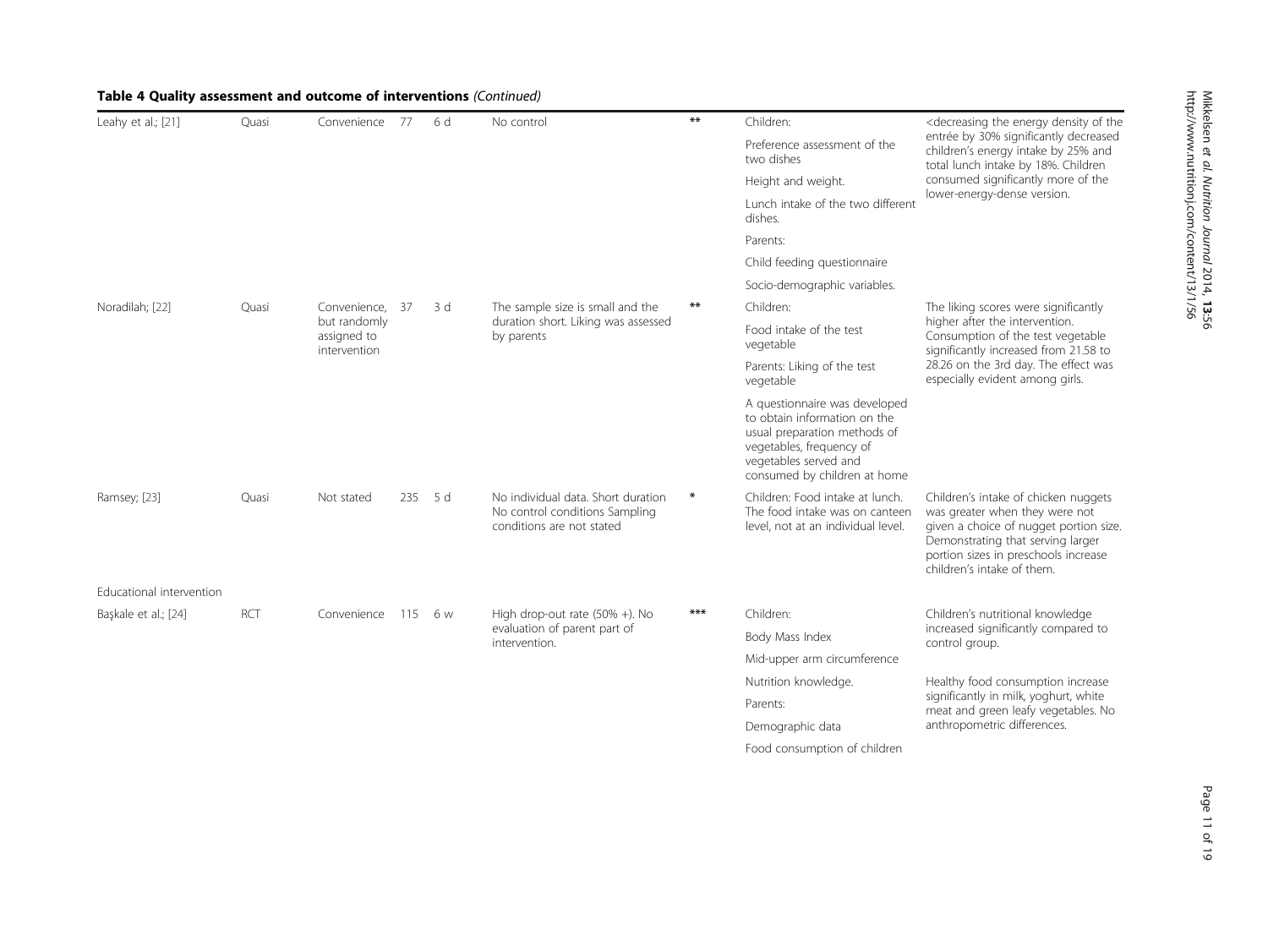| Cason KL; [25]        | P/P         | Convenience. 6102 24 w |           | No control or comparison group                        | $**$                                                             | Children:                                                                                                                                   | Subjects showed significant                                                                                                                                                                                                       |  |
|-----------------------|-------------|------------------------|-----------|-------------------------------------------------------|------------------------------------------------------------------|---------------------------------------------------------------------------------------------------------------------------------------------|-----------------------------------------------------------------------------------------------------------------------------------------------------------------------------------------------------------------------------------|--|
|                       |             |                        |           |                                                       |                                                                  | Knowledge and attitude pictorial<br>questionnaire.                                                                                          | improvement in food identification<br>and recognition, healthy snack<br>identification, willingness to taste                                                                                                                      |  |
|                       |             |                        |           |                                                       |                                                                  | Parents: Children's eating habits<br>and food attitudes.                                                                                    | food, and frequency of fruit,<br>vegetables, meat and dairy                                                                                                                                                                       |  |
|                       |             |                        | likes.    |                                                       | Food frequency questionnaire<br>and pictorial assessment of food | consumption.                                                                                                                                |                                                                                                                                                                                                                                   |  |
| Cespedes; [26]        | Cluster RCT | Randomly               | 1216 5 m  |                                                       | $****$                                                           | Children: Height and weight<br>Knowledge and attitude scores.                                                                               | Children showed significantly changes<br>in knowledge and attitudes. Parents                                                                                                                                                      |  |
|                       |             |                        |           |                                                       |                                                                  | Nutritional status                                                                                                                          | showed statistically significant, but<br>minor changes in knowledge,                                                                                                                                                              |  |
|                       |             |                        |           |                                                       |                                                                  | Parents.                                                                                                                                    | attitudes and habits. More children                                                                                                                                                                                               |  |
|                       |             |                        |           |                                                       |                                                                  | Parental knowledge and<br>attitudes.                                                                                                        | were eutrophic after the intervention.                                                                                                                                                                                            |  |
| Gorelick et al.; [27] | RCT         | Convenience 187        | 6 w       |                                                       | $***$                                                            | Children:                                                                                                                                   | The outcomes were fruit                                                                                                                                                                                                           |  |
|                       |             |                        |           |                                                       |                                                                  | Identification of bread, fruits and<br>vegetables                                                                                           | identification; vegetable identification;<br>bread identification; vegetables<br>classification; fruit classification;                                                                                                            |  |
|                       |             |                        |           |                                                       |                                                                  | Food classification of bread.<br>fruits and vegetables.                                                                                     | matching; tooth brushing; hand<br>washing; food preparation; food                                                                                                                                                                 |  |
|                       |             |                        |           |                                                       |                                                                  | Food preparation                                                                                                                            | choices and there was a significant<br>improvement over the course of the                                                                                                                                                         |  |
|                       |             |                        |           |                                                       |                                                                  | Food choices                                                                                                                                | project. Older children scored higher<br>than the younger ones.                                                                                                                                                                   |  |
| Hu et al.; [28]       | RCT         | Randomly               | 2102 10 m | Educational intervention not                          | ****                                                             | Parents:                                                                                                                                    | No significant difference in                                                                                                                                                                                                      |  |
|                       |             |                        |           | theoretically founded                                 |                                                                  | Nutrition-related eating<br>behaviours.                                                                                                     | anthropometrics but difference in<br>children's unhealthy diet related<br>behaviours and parents attitudes and                                                                                                                    |  |
|                       |             |                        |           |                                                       |                                                                  | Nutrition knowledge                                                                                                                         | knowledge between intervention and                                                                                                                                                                                                |  |
|                       |             |                        |           |                                                       |                                                                  | Attitudes to the factors they<br>considered important when<br>arranging their children's dietary<br>habits. Food frequency<br>questionnaire | control.                                                                                                                                                                                                                          |  |
|                       |             |                        |           |                                                       |                                                                  | Children: Height and weight.                                                                                                                |                                                                                                                                                                                                                                   |  |
| Johnson SL; [29]      | Ouasi       | Convenience 25         | 6 w       | Small sample size No control Short *<br>exposure time |                                                                  | Children: Compensation index<br>based on baseline food intake<br>data. Anthropometric data.                                                 | Food intake was measured and<br>showed that children had improved<br>their ability to compensate their<br>energy intake according to the energy<br>density of food offered. The<br>intervention did not have an effect on<br>BMI. |  |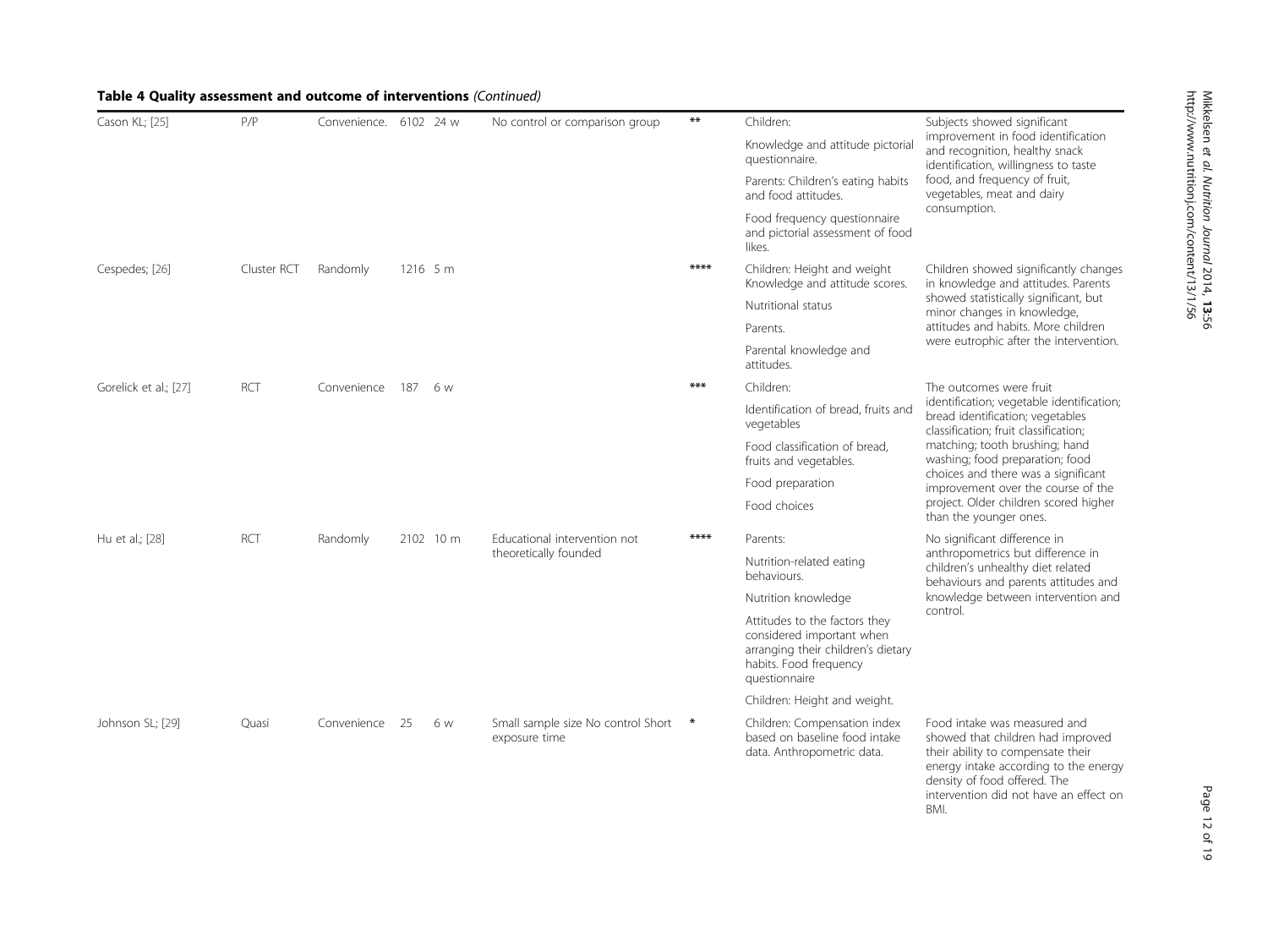| Nemet; [30,31]                       | <b>RCT</b> | Not stated                                                      | 725 | 1 <sub>y</sub> | Sampling methodology not stated                                                                          | $***$      | Children: Weight and height.<br>Nutritional knowledge and<br>preferences using a photo-<br>elicitated questionnaire. | Significant increase in nutritional and<br>physical activity knowledge and<br>preference                                                                                                                                                                                                                                                   |
|--------------------------------------|------------|-----------------------------------------------------------------|-----|----------------|----------------------------------------------------------------------------------------------------------|------------|----------------------------------------------------------------------------------------------------------------------|--------------------------------------------------------------------------------------------------------------------------------------------------------------------------------------------------------------------------------------------------------------------------------------------------------------------------------------------|
|                                      |            |                                                                 |     |                | Frequency of nutritional education<br>not stated.                                                        |            |                                                                                                                      |                                                                                                                                                                                                                                                                                                                                            |
|                                      |            |                                                                 |     |                | Intervention not theoretically<br>founded                                                                |            |                                                                                                                      | Significant decrease in number of<br>overweight children.                                                                                                                                                                                                                                                                                  |
|                                      |            |                                                                 |     |                |                                                                                                          |            |                                                                                                                      | Significant improvement in fitness                                                                                                                                                                                                                                                                                                         |
|                                      |            |                                                                 |     |                |                                                                                                          |            |                                                                                                                      | No sign in BMI percentiles, but 32%<br>from overweight to normal weight.                                                                                                                                                                                                                                                                   |
|                                      |            |                                                                 |     |                |                                                                                                          |            |                                                                                                                      | At follow-up after 1 year with 206<br>children BMI and BMI percentiles were<br>significantly lower in the intervention<br>group compared to control.<br>Nutritional knowledge and<br>preferences remained significantly<br>elevated in the intervention group<br>compared to the control.                                                  |
| Parcel et al.; [32]                  | Quasi      | Convenience                                                     | 173 | 4y             | Allocation process is missing. Lack<br>of transparency in changes of the<br>sample throughout the study. | $\ast\ast$ | Mothers: Health values, health<br>behaviour in the home.                                                             | No evidence of effect on fruit<br>consumption as a replacement for<br>candy according to parent self-<br>reporting. However, there was strong<br>evidence of less candy eating among<br>the health curriculum group<br>compared to the control according to<br>teacher observation. No evidence of<br>increased variety in food for lunch. |
|                                      |            |                                                                 |     |                |                                                                                                          |            | Children: Health locus of control                                                                                    |                                                                                                                                                                                                                                                                                                                                            |
|                                      |            |                                                                 |     |                | Lack of information on validation                                                                        |            | Preferences for health and safety<br>behaviour                                                                       |                                                                                                                                                                                                                                                                                                                                            |
|                                      |            |                                                                 |     |                |                                                                                                          |            | Teachers: Observation of children<br>regarding health and safety<br>behaviour.                                       |                                                                                                                                                                                                                                                                                                                                            |
| Piziak V; [33]                       | Quasi      | Convenience 413 1 y                                             |     |                | No control                                                                                               | $***$      | Parents: Food frequency<br>questionnaire.                                                                            | There was a significant increase in<br>vegetables served outside the<br>preschools both on weeks and in<br>weekends.                                                                                                                                                                                                                       |
|                                      |            |                                                                 |     |                | Sampling methodology not stated                                                                          |            |                                                                                                                      |                                                                                                                                                                                                                                                                                                                                            |
|                                      |            |                                                                 |     |                | Intervention not theoretically<br>founded                                                                |            |                                                                                                                      |                                                                                                                                                                                                                                                                                                                                            |
|                                      |            |                                                                 |     |                | Lack of information regarding<br>intervention group.                                                     |            |                                                                                                                      |                                                                                                                                                                                                                                                                                                                                            |
| Sirikulchayanonta et al.; [34] Quasi |            | Random<br>selected<br>school, but<br>convenient<br>chosen class | 26  | 8 w            | Lack of information of intervention<br>group Small sample size.                                          | $\ast$     | Parents: Demographic variables                                                                                       | The use of food experience,                                                                                                                                                                                                                                                                                                                |
|                                      |            |                                                                 |     |                |                                                                                                          |            | Family F&V vegetables<br>consumption behaviour.                                                                      | multimedia and role models were<br>effective in increasing F&V<br>consumption                                                                                                                                                                                                                                                              |
|                                      |            |                                                                 |     |                |                                                                                                          |            | Changes in the children eating<br>behaviour after the intervention.                                                  |                                                                                                                                                                                                                                                                                                                                            |
|                                      |            |                                                                 |     |                |                                                                                                          |            | Children: F&V behaviour at lunch<br>time in respect to kinds and<br>amounts consumed.                                |                                                                                                                                                                                                                                                                                                                                            |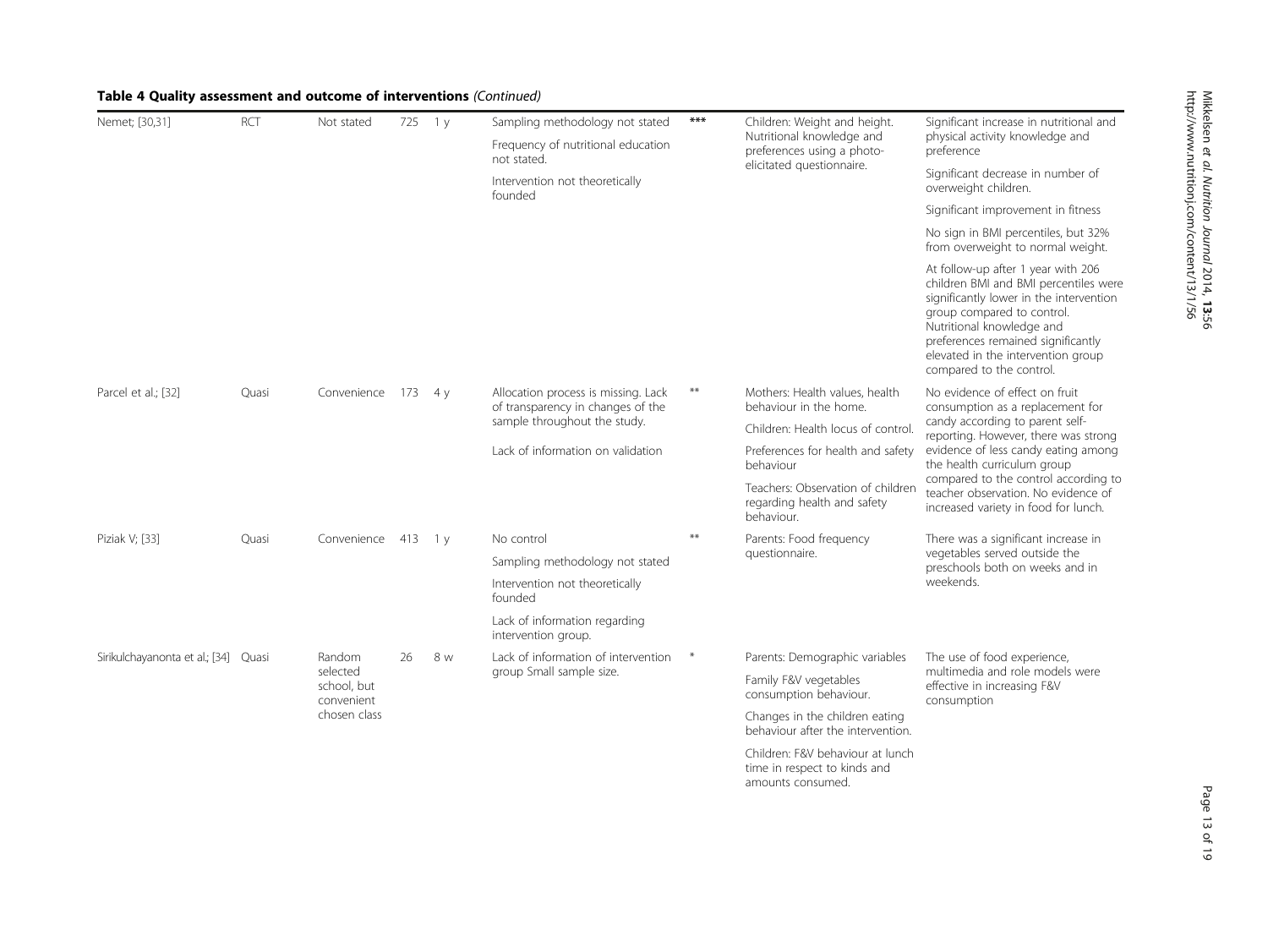| Witt et al.; [35]    | <b>RCT</b>   | Not stated      | 263       | 6 w | Sampling methodology not stated.                                                                                                                                                                          | $***$  | Children: Food consumption of<br>F&V snacks.                                                                                                                                      | Strong evidence that the Color Me<br>Healthy program increased F&V snack<br>consumption among the intervention<br>group compared to the control<br>group. There was a significant<br>increase in consumption of fruit with<br>20,8% and with vegetable snacks with<br>33,1%.                                                                                                                                                                                                                                                                                         |
|----------------------|--------------|-----------------|-----------|-----|-----------------------------------------------------------------------------------------------------------------------------------------------------------------------------------------------------------|--------|-----------------------------------------------------------------------------------------------------------------------------------------------------------------------------------|----------------------------------------------------------------------------------------------------------------------------------------------------------------------------------------------------------------------------------------------------------------------------------------------------------------------------------------------------------------------------------------------------------------------------------------------------------------------------------------------------------------------------------------------------------------------|
|                      |              |                 |           |     | The parental data at follow-up was<br>only at 14%, which was insufficient<br>to make substantive conclusions.                                                                                             |        | Parents: Changes in children's<br>F&V consumption at home.                                                                                                                        |                                                                                                                                                                                                                                                                                                                                                                                                                                                                                                                                                                      |
|                      |              |                 |           |     |                                                                                                                                                                                                           |        | Food frequency questionnaire                                                                                                                                                      |                                                                                                                                                                                                                                                                                                                                                                                                                                                                                                                                                                      |
|                      |              |                 |           |     |                                                                                                                                                                                                           |        | General health survey.                                                                                                                                                            |                                                                                                                                                                                                                                                                                                                                                                                                                                                                                                                                                                      |
| Multi component      | intervention |                 |           |     |                                                                                                                                                                                                           |        |                                                                                                                                                                                   |                                                                                                                                                                                                                                                                                                                                                                                                                                                                                                                                                                      |
| Bayer et al.; [36]   | Cluster RCT  | Randomly        | 1609 $1y$ |     |                                                                                                                                                                                                           | $****$ | Parents: Children eating habits<br>and food frequency data were<br>examined using a questionnaire.                                                                                | The program led to an increased<br>proportion of children with high fruit<br>and vegetable consumption after<br>6 months, which was sustainable with<br>adjusted odds ratios of 1.59 (1.26:<br>2.01) and 1.48 (1.08:2.03) after<br>18 months. Subgroup analyses by<br>gender, overweight and parental<br>education, performed in order to<br>assess consistency of effects, showed<br>similar results. Prevalence of<br>overweight and obesity as well as<br>motoric testing results were not<br>statistically different between<br>intervention and control groups. |
|                      |              |                 |           |     |                                                                                                                                                                                                           |        | Anthropometrics (height,<br>weight) and motoric testing of<br>children were done at the yearly<br>health examination offered to all<br>children in the area of Bavaria.           |                                                                                                                                                                                                                                                                                                                                                                                                                                                                                                                                                                      |
| Brouwer et al.; [37] | <b>RCT</b>   | Randomly        | 16        | 4 m | The intervention was carried out in<br>6 preschool, but only 3 children per<br>class were evaluated causing a small<br>sample size, also the children were<br>not the same at pre and post<br>measurement | $***$  | Children: Structured dietary<br>observation of food intake<br>during meals and snack time in<br>preschools.                                                                       | Consumption increased with an<br>additional 1/4 serving of vegetables,<br>despite fewer vegetables being<br>served.                                                                                                                                                                                                                                                                                                                                                                                                                                                  |
|                      |              |                 |           |     |                                                                                                                                                                                                           |        | Child care centres: Demographic<br>variables including low-income<br>children and ethnicity of child<br>care directors.                                                           |                                                                                                                                                                                                                                                                                                                                                                                                                                                                                                                                                                      |
| De Bock et al.; [38] | Cluster RCT  | Convenience 348 |           | 6 m | High dropout rate                                                                                                                                                                                         | $***$  | Children: Height, weight, waist<br>circumference, total body fat<br>using skinfold measurement.<br>Parents: Questionnaire assessing<br>multiple domains of behaviour<br>including | Children's fruit and vegetable intakes<br>increased significantly.                                                                                                                                                                                                                                                                                                                                                                                                                                                                                                   |
|                      |              |                 |           |     |                                                                                                                                                                                                           |        |                                                                                                                                                                                   | No significant changes in the                                                                                                                                                                                                                                                                                                                                                                                                                                                                                                                                        |
|                      |              |                 |           |     |                                                                                                                                                                                                           |        |                                                                                                                                                                                   | consumption of water and sugared<br>drinks were found.                                                                                                                                                                                                                                                                                                                                                                                                                                                                                                               |
|                      |              |                 |           |     |                                                                                                                                                                                                           |        |                                                                                                                                                                                   | No anthropometric measurements                                                                                                                                                                                                                                                                                                                                                                                                                                                                                                                                       |
|                      |              |                 |           |     |                                                                                                                                                                                                           |        | Children's' eating behaviour and<br>physical activity.                                                                                                                            | changes were found.                                                                                                                                                                                                                                                                                                                                                                                                                                                                                                                                                  |
|                      |              |                 |           |     |                                                                                                                                                                                                           |        | Food frequency questionnaire.                                                                                                                                                     |                                                                                                                                                                                                                                                                                                                                                                                                                                                                                                                                                                      |
|                      |              |                 |           |     |                                                                                                                                                                                                           |        | Socio-demographic information.                                                                                                                                                    |                                                                                                                                                                                                                                                                                                                                                                                                                                                                                                                                                                      |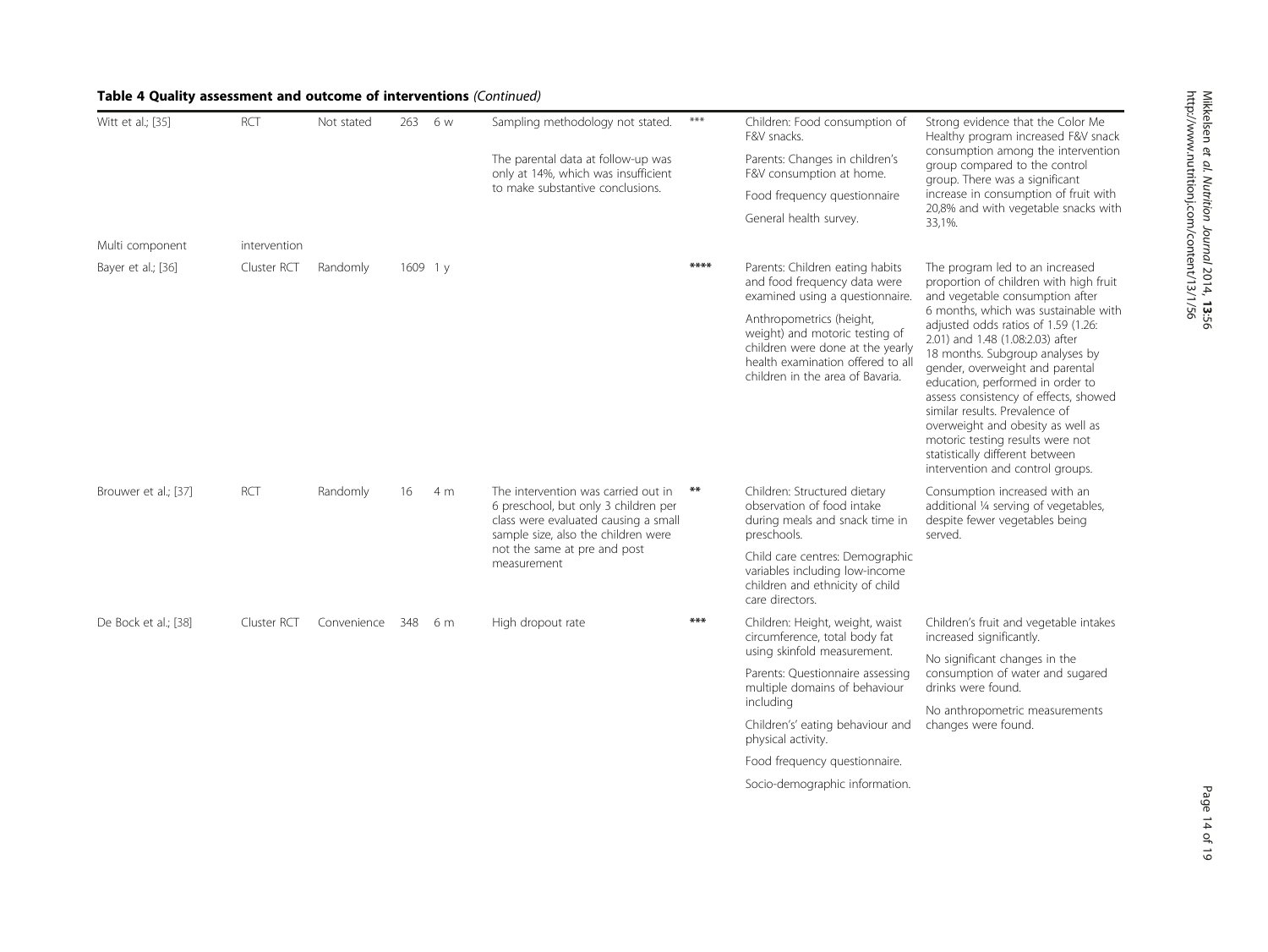| Hammond et al.; [39]   | <b>RCT</b> | Convenience | 123 | 7 m            |                                                                   | $***$ | Children: Interviews with<br>children to test their familiarity.                                                 | Familiarity with and stated willingness<br>to eat 16 tested foods increased<br>significantly.                                                                                                                                                                                                                                                      |
|------------------------|------------|-------------|-----|----------------|-------------------------------------------------------------------|-------|------------------------------------------------------------------------------------------------------------------|----------------------------------------------------------------------------------------------------------------------------------------------------------------------------------------------------------------------------------------------------------------------------------------------------------------------------------------------------|
|                        |            |             |     |                |                                                                   |       | Parents: Demographic variables                                                                                   |                                                                                                                                                                                                                                                                                                                                                    |
|                        |            |             |     |                |                                                                   |       | Children's willingness-to-eat.                                                                                   | Mentioning of exposure of foods in<br>KG when requesting food at home<br>more than doubled (reported by<br>parents)                                                                                                                                                                                                                                |
|                        |            |             |     |                |                                                                   |       | Changes in the child's dietary<br>habits over the school year.                                                   |                                                                                                                                                                                                                                                                                                                                                    |
| Hoffman et al.; [40]   | <b>RCT</b> | Convenience | 297 | 1 <sub>y</sub> | Demographic difference between<br>intervention and control group. | $***$ | Children: Awareness of the<br>intervention                                                                       | No difference in F&V preferences                                                                                                                                                                                                                                                                                                                   |
|                        |            |             |     |                |                                                                   |       | F&V preferences                                                                                                  | Increase in fruit and vegetable intake<br>at year 1, but at year 2 a difference<br>was only found on fruit intake.                                                                                                                                                                                                                                 |
|                        |            |             |     |                |                                                                   |       | Weighed plate waste during 3<br>lunches in the preschool<br>cafeteria.                                           |                                                                                                                                                                                                                                                                                                                                                    |
|                        |            |             |     |                |                                                                   |       | Height and weight                                                                                                |                                                                                                                                                                                                                                                                                                                                                    |
|                        |            |             |     |                |                                                                   |       | Caregiver/parents: Demographic<br>variables                                                                      |                                                                                                                                                                                                                                                                                                                                                    |
| Vereecken et al.: [41] | <b>RCT</b> | Convenience | 476 | 6 m            | Response rate is low 33%                                          | ***   | Parents: Food frequency<br>questionnaire on their children's<br>general food consumption.                        | Increased fresh fruit intake among the<br>intervention children, but the effect<br>was only significant among parental<br>reported fruit consumption. The<br>increase was due to more available<br>fruit at school.                                                                                                                                |
|                        |            |             |     |                |                                                                   |       | Socio-demographic information                                                                                    |                                                                                                                                                                                                                                                                                                                                                    |
|                        |            |             |     |                |                                                                   |       | Questions relating to the school<br>food policy. Teachers:<br>Registration of food available for<br>consumption. |                                                                                                                                                                                                                                                                                                                                                    |
| Williams et al.; [42]  | Ouasi      | Convenience | 787 | 6 m            | No information about the allocation<br>process.                   | $***$ | Children: Dietary intake by<br>observation during school and<br>by interviewing the parents.                     | Very strong evidence of a decreased<br>relative risk of elevated cholesterol<br>levels among children with elevated<br>cholesterol at baseline in both food<br>service modification groups.<br>Furthermore, strong evidence of a<br>decrease in total cholesterol in the<br>two food service modification groups<br>compared to the control group. |
|                        |            |             |     |                |                                                                   |       | Weight and height                                                                                                |                                                                                                                                                                                                                                                                                                                                                    |

\*See quality rating scheme in Table [2](#page-3-0). Indicating: the the strength of the studies: \*Weak, \*\* Moderate, \*\*\* Strong and \*\*\*\* Very strong.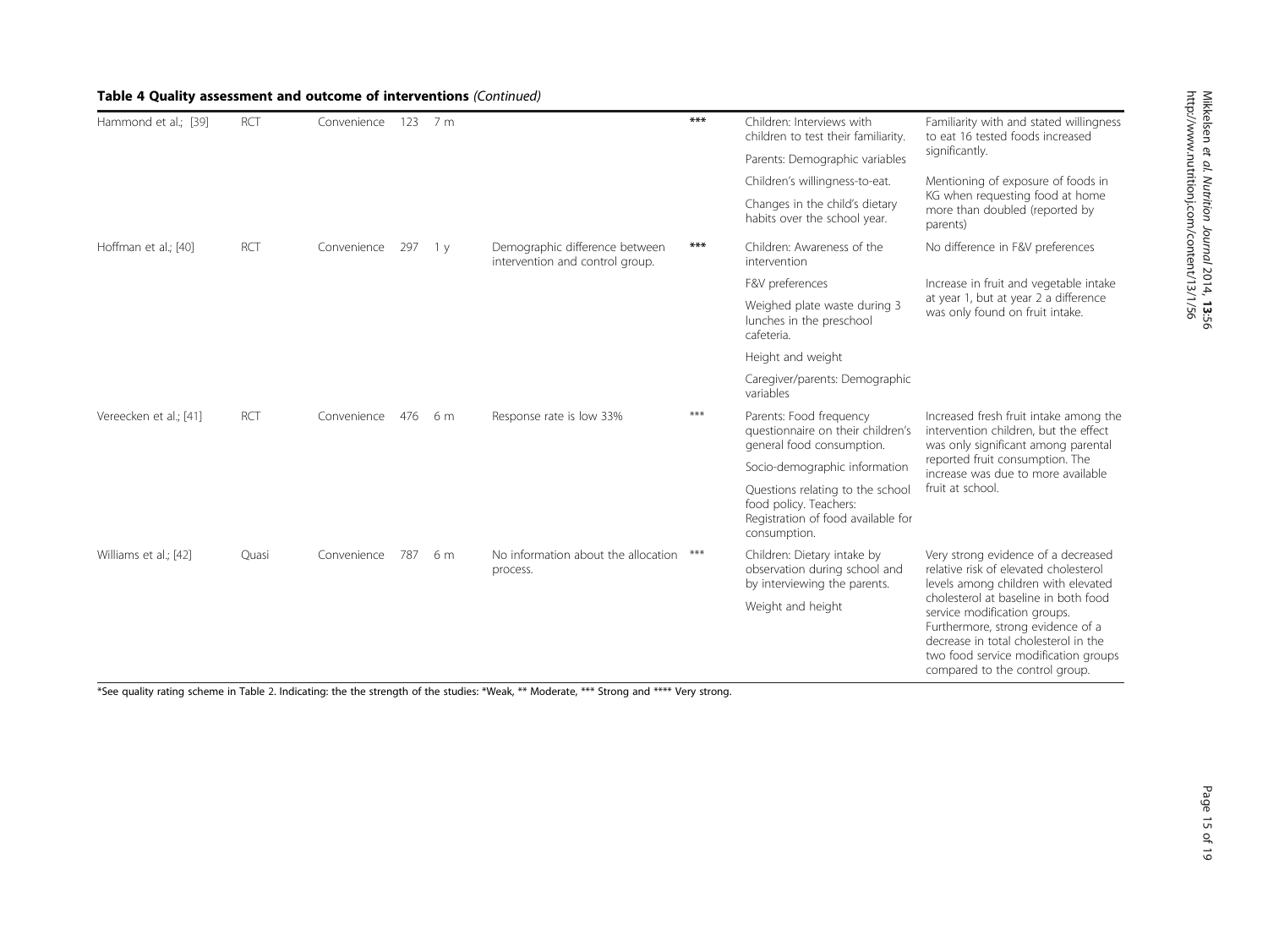the time between intervention and control were stated, making the control effect limited.

## Sampling methods

Random sampling had been used in only five of the 26 studies as most of the studies were based on convenience sampling. Two studies combined random and convenience sampling [\[22,34](#page-18-0)]. Four studies did not describe the sampling method used [\[19,23,30,31,35](#page-18-0)].

## Sample size

Sample sizes varied greatly between single interventions and the educational and multicomponent interventions. The mean sample size of the single component interventions was 78 and the mean sample size among the educational and multicomponent interventions were 1031 and 522. The mean sample size of all 26 studies was 601.

# Main target behaviours

Food preferences, willingness-to-try novel foods and nutrient intake during lunch were the most used target behaviours in the single interventions. Not surprisingly knowledge and attitudes were the most used target behaviours in the educational interventions, but also consumption of target foods were evaluated using food frequency questionnaires answered by parents. The consumption of target foods were also evaluated in multicomponent studies, but here the intake was measured using observation by researchers or teachers in the setting, just as it was the case for single interventions. Anthropometric measurements of height and weight were applied across the studies, although they only happened in two single interventions [\[19,20\]](#page-18-0), however it was only used to control for BMI in the statistical analysis. The multicomponent interventions included other anthropometric measures as well.

## Duration of intervention

The single change interventions were relatively short in duration, lasting from 3 to 4 days and up to 6 weeks. The educational interventions with a smaller sample size lasted from 5 to 8 weeks and the studies involving a higher number of participants were of longer duration of between 10 months to 2 years. However, there were exceptions to this, including Cason [\[25\]](#page-18-0) who evaluated a preschool nutrition program involving 6102 children over 24 weeks and Parcel et al., [[32\]](#page-18-0) who carried out a 4 year study targeting approximately 200 preschool children Hendy [[20](#page-18-0)] failed to report their intervention duration. The duration of the multicomponent interventions was generally between 4 and 7 months and up to 1 year.

## Theoretical foundations of interventions

16 of the 26 included interventions did not base their interventions on health behavioural theories. 6 of the studies used Bandura's social cognitive theory or the related social learning theory. Piaget's developmental theory was used in 2 studies and others were the theory of multiple intelligences or Zajonc's exposure theory.

# Information missing from articles

In the single interventions Hendy [\[20](#page-18-0)] failed to state the duration of their intervention and Ramsey et al. [\[23](#page-18-0)] did not mention their allocation process, however this was due to the study taking place at one canteen without individual data. Nemet et al. [\[30](#page-18-0)] and Witt et al. [[35](#page-18-0)] failed to report their sampling process, which was quite surprising considering the high research rigour their studies otherwise presented.

#### Bias

The single interventions generally had small sample sizes, lacked controls and were of relatively short duration and with a short period of time in-between the exposure and follow-up measurements and. The majority of studies in both the educational and multicomponent intervention groups suffered from low response rates.

#### Effects of interventions

Single intervention Single exposure interventions failed to demonstrate a significant increase in vegetable consumption. Fruit intake was more easily influenced, however. Results also showed that younger children in particular were influenced by role models and that girls may be more promising role models than boys [[17,18\]](#page-18-0).

# Educational intervention

None of the educational interventions resulted in a change in anthropometric measurements, with the exception of [[30](#page-18-0)] who observed a significant decrease in children's BMI in the overweight children group who became normal weight. At follow-up after one year the BMI and BMI percentiles were significantly lower in the intervention group compared to the control group. Promising results were also found in 6 of the studies where an increase in the consumption of fruit and vegetables was observed. However, none of these changes were significant at the 0.05 level, with the exception of [[35](#page-18-0)], where a significant increase was found in the consumption of fruit by 20.8% and in vegetable snacks by 33.1%. Witt et al. [\[35](#page-18-0)] found a significant increase in vegetables served outside preschools, but this was based on mother's own food frequency data, which may have biased the results [\[33\]](#page-18-0). One of the major effects of the educational interventions was in the level of knowledge among its participants. For instance, the level of nutrition-related knowledge increased in two studies [\[24,30](#page-18-0)] and the identification of fruits and vegetables increased in two studies [\[25,27\]](#page-18-0).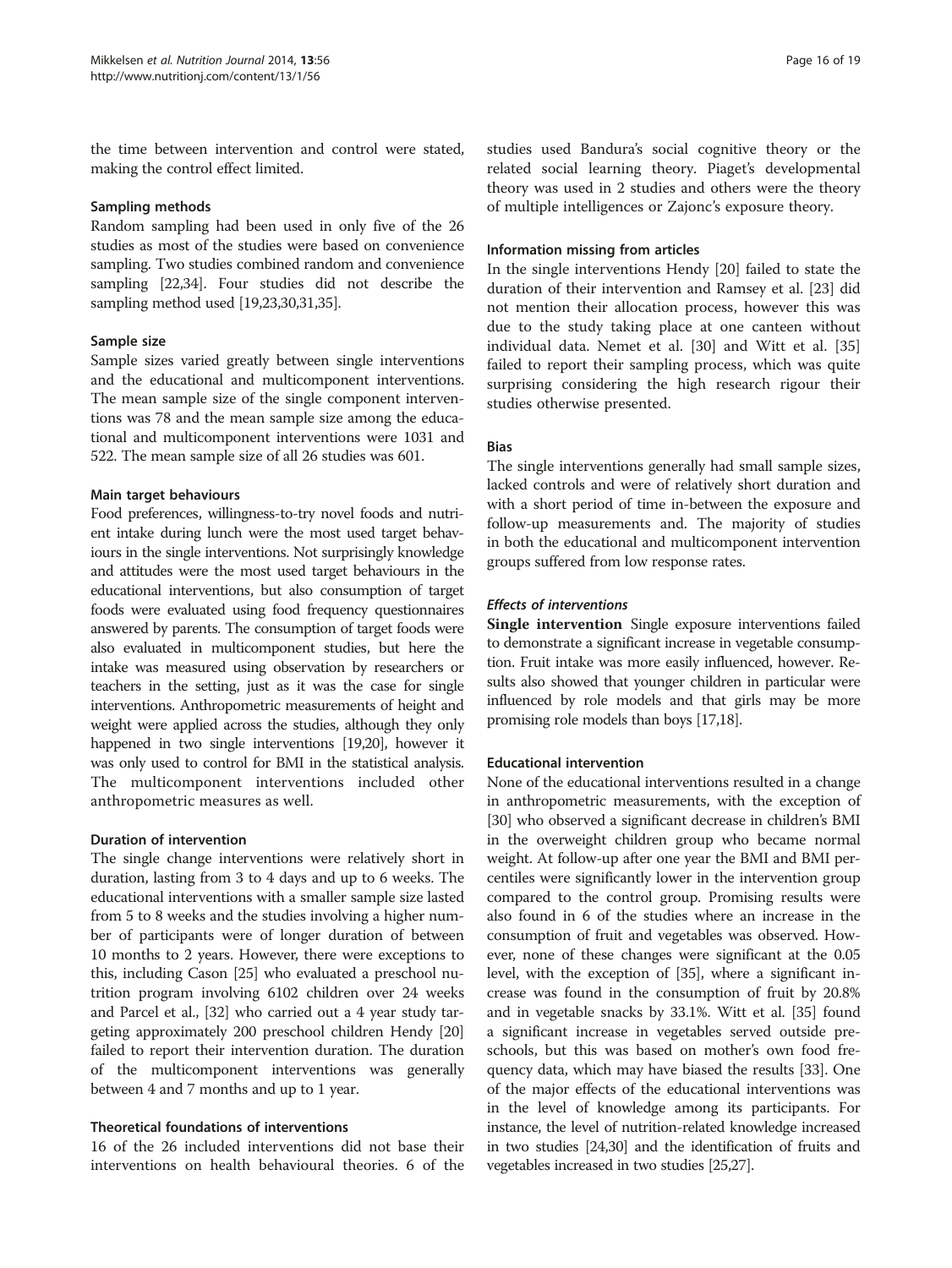#### Multicomponent interventions

Six of the multicomponent interventions showed a significant increase in fruit and vegetable consumption, but one found the effect only to be present on fruit consumption after follow-up after 1 year. None of the other studies found an effect on BMI, but one intervention resulted in a decrease in the relative risk of serum cholesterol among children [\[42\]](#page-18-0). Only one study [\[39\]](#page-18-0) evaluated knowledge and found that familiarity with novel foods increased significantly.

## Discussion and conclusions

This review finds that healthy eating interventions can influence the consumption of vegetables through different strategies. The studies acknowledged that a single exposure strategy was insufficient to increase vegetable consumption and that there needs to be an education component as well. This was supported by the fact that the over half of the educational interventions and six of the eight multicomponent interventions resulted in an increase in vegetable consumption. The increase in consumption was greater in the multicomponent studies which could indicate that the more comprehensive the intervention strategy, the more likely the intervention is to be successful.

The effectiveness of the interventions on anthropometric change was more inconclusive, the single interventions did not include measures of BMI and considering how short the duration of their interventions were, it might also be difficult to find change in anthropometric measures. None of the other intervention types that did in fact use anthropometric measurements found an effect on BMI, with the exception of [[31](#page-18-0)]. However Witt et al. [[35](#page-18-0)] found an effect on serum cholesterol.

The educational and the majority of multicomponent interventions included an educational component and the former did find significant increases in nutrition related knowledge, but the multicomponent interventions did not evaluate intermediate effects of knowledge in addition to anthropometrics. This highlights the fact that multicomponent interventions should include measures on knowledge, when they include an educational component, particularly, because the duration of multicomponent interventions often was shorter than the pure educational interventions and anthropometric change is difficult to find during short intervention periods. A lack of follow-up in all of the interventions makes it difficult to conclude whether the observed effects were sustainable over time. With the exception of De Bock et al. [[38](#page-18-0)] and Hoffman et al. [\[40](#page-18-0)] the multicomponent and even some of the educational intervention failed either to base or mention the theoretical foundations that they based their educational programmes on. This may be excused in the single interventions that base their studies on

empirical data from food choice development theories, but interventions aiming at delivering educational programmes should have some knowledge of health behavioural or educational theories that explains the process behind the success or failure of the implementation of their educational programs. This is again highlighted by the fact that process evaluations were only performed in three of the interventions and the evaluations consisted of either revision of the provided educational materials or checking the adherence to the program, but they did not focus on drivers or barriers behind the implementation of the interventions and thereby to increase the understanding of what made the intervention successful or unsuccessful.

Ethnicity and socio-demographic background play an important role in the development of eating habits and this should be taken into account so interventions are targeted towards those that need it the most. A setting-based approach can be an important intermediate for this, if it is applied to institutions where children of low-income families are nursed and educated. Several educational and multicomponent interventions were targeted towards institutions with children of low-income families and several of them e.g. Cespedes et al. [\[26](#page-18-0)], Vereecken et al. [\[41\]](#page-18-0), and Williams et al. [\[42\]](#page-18-0) had positive results especially on the consumption of fruits and vegetables that supports the notion of early education establishments as a potential setting to decrease inequalities in health.

#### Quality of the evidence

Overall the quality of the intervention studies became better the more comprehensive they were; the single intervention studies were generally of weak quality with small sample sizes, short durations and, in some cases, a lack of controls, which makes it difficult to generalize to a larger population, especially because they were mostly carried out among American Caucasians from families with high socio-economic status. The educational interventions were of better quality and with the largest populations, but still suffered from limitations like lack of consideration in the allocation process, in some cases lack of controls and high drop-out rates. The multicomponent interventions were the most well-designed studies, but also suffered from high drop-out rates and as mentioned above the effectiveness of the educational components were difficult conclude upon, because they failed to evaluate on knowledge. With the exception of Nemet et al. [\[31\]](#page-18-0) there was a lack of followup evaluations that makes it difficult to state whether the outcomes of interventions are sustainable over time.

# Author's conclusions

# Implications for practice

The majority of interventions found promising results when targeting the consumption of healthy foods or when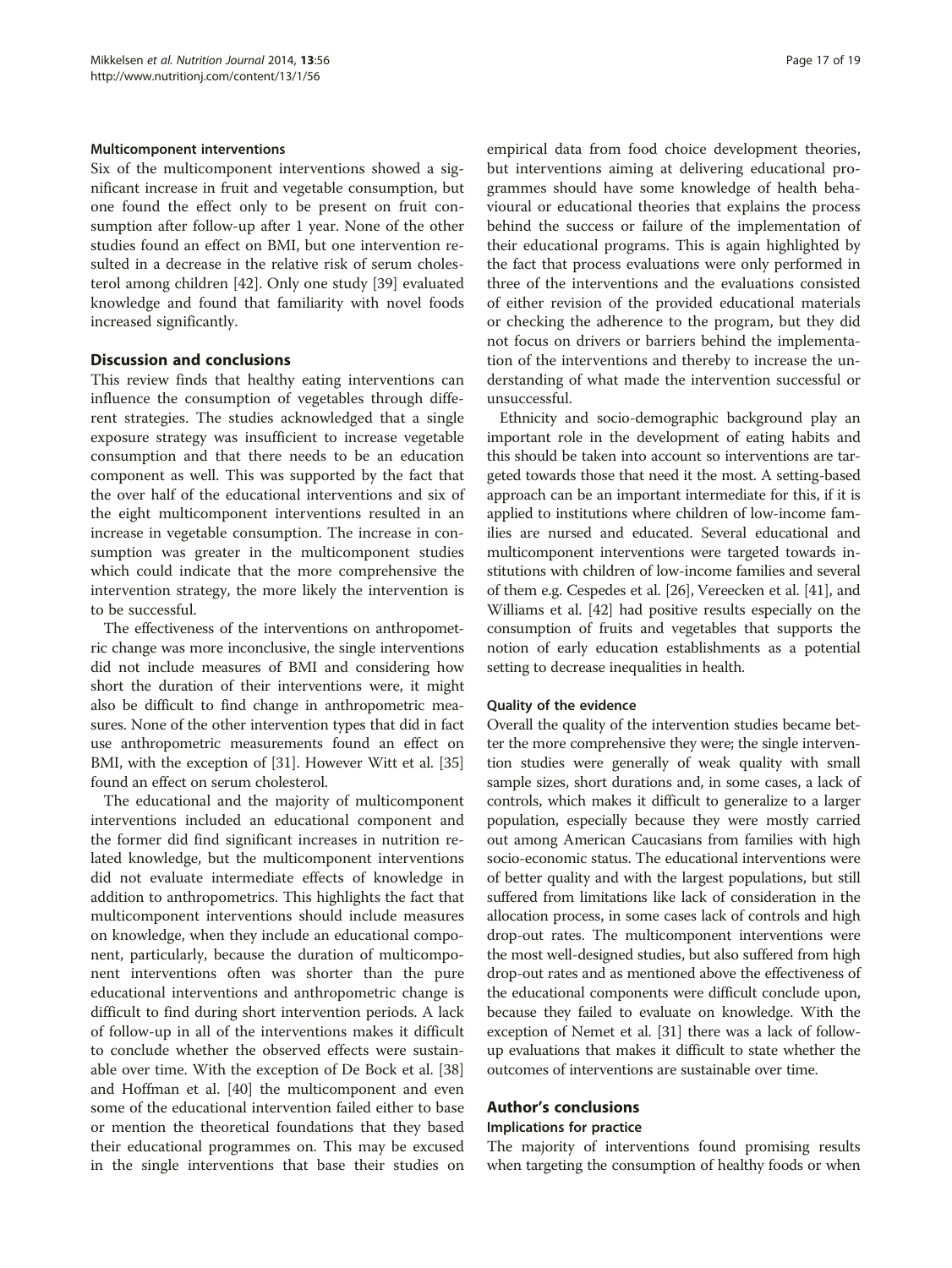<span id="page-17-0"></span>attempting to increase children's knowledge of healthy eating, providing sufficient evidence in support of using preschools as a setting for the prevention of chronic disease by making behavioural and lifestyle changes. Interventions are more likely to be successful if they take actions on several levels into account.

## Implications for research

This review supports the need for a longer follow-up of intervention studies in order to assess whether results will be sustainable and how they might influence children's eating habits later in life. Anthropometric measurements were included in some of the multicomponent interventions but as nutritional status measured as BMI does not change rapidly, interventions using BMI as the outcome measure should be of a longer duration or they should include other intermediate measures such as knowledge and consumption in order to evaluate the effectiveness of the intervention.

Parents may not always be aware of what their children consume outside of the home, or about their knowledge surrounding fruits and vegetables, particularly when children learn about food and healthy eating behaviour in their kindergartens. Even though many choices are made on behalf of the children by their parents at home, children today spend a reasonably large amount of time away from the home environment in day care facilities, together with playmates or cared by other members of family. As a result, a child's food choice is no longer restricted to being a sole family matter. Children's knowledge and awareness of food is also being influenced in pedagogical activities, in day care facilities or by talking to their peers. It would therefore be suitable to develop innovative data collection methods, ensuring that the children are able to express what they like to eat and what they know about a given food-related topic. Such innovative research methods should take the developmental stages of the children into account and could perhaps rely more heavily on pictures or on IT material.

The review found that healthy eating interventions in preschools could significantly increase fruit and vegetable consumption and nutrition-related knowledge among preschool children if the strategy used, is either educational or an educational in combination with supporting component. It further highlights the relative scarcity of properly designed interventions, with clear indicators and verifiable outcomes. Key messages are that preschools are a potentially important setting for influencing children's food choice at an early age and that there is still room for research in this field. Healthy eating promotion efforts have previously been focusing on schools, but within the last decade the focus have started to shift to pre-schoolers. This review synthesizes some of the interventions that promote healthy eating habits on early education establishments using different strategies. The field of health promotion among this younger age group is still in its earlier stages, but future studies with thorough research designs are currently being undertaken like the Toybox study [[10](#page-18-0)] and The Growing Health Study [[43](#page-18-0)], the healthy caregivers-Healthy children [[44\]](#page-18-0) and the Program Si! [[45](#page-18-0)]. These studies may improve our understanding of the effectiveness and underlying mechanisms behind successful implementation of healthy eating efforts in early education establishments.

# **Highlights**

- Healthy eating interventions in preschools were classified by their type.
- Comprehensive interventions were more likely to succeed in behaviour change, especially when targeting children of low-income families
- Preschools are a promising venue for increasing fruit and vegetable consumption.
- Evaluations showed a positive increase in foodrelated knowledge.
- Properly designed interventions, with clear indicators and outcomes are scarce.

#### Competing interests

The authors declare that they have no competing interests.

#### Authors' contributions

All authors were involved in the design of the review. MVM performed the literature search. MVM, SH, LRS read and rated the articles. MVM wrote the manuscript with the assistance of SH, LRS and FJPC edited the manuscript. All authors read and approved the final manuscript.

#### Received: 7 November 2013 Accepted: 14 May 2014 Published: 6 June 2014

#### References

- 1. De Onis M, Blössner M, Borghi E: Global prevalence and trends of overweight and obesity among preschool children. Am J Clin Nutr 2010, 92(5):1257–1264.
- 2. World Health Organization: Milestones in Health Promotion: Statements from Global Conferences. Geneva: World Health Organization; 2009.
- 3. World Health Organization: European Charter on Counteracting Obesity.WHO European Ministerial Conference on Counteracting Obesity, Istanbul, Turkey, 15–17 November 2006.Copenhagen: WHO Regional Office for Europe. Copenhagen: WHO Regional Office for Europe; 2006.
- 4. Waters E, de Silva-Sanigorski A, Hall BJ, Brown T, Campbell KJ, Gao Y, Armstrong R, Prosser L, Summerbell CD: Interventions for preventing obesity in children. Cochrane Database Syst Rev 2011, 12:00.
- 5. Mikkelsen BE: Images of foodscapes: Introduction to foodscape studies and their application in the study of healthy eating out-of-home environments. Perspect Public Health 2011, 131(5):209–216.
- 6. Lehtisalo J, Erkkola M, Tapanainen H, Kronberg-Kippilä C, Veijola R, Knip M, Virtanen SM: Food consumption and nutrient intake in day care and at home in 3-year-old Finnish children. Public Health Nutr 2010, 13(6):957.
- 7. Schindler JM, Corbett D, Forestell CA: Assessing the effect of food exposure on children's identification and acceptance of fruit and vegetables. Eating Behav 2013, 14(1):53–56.
- 8. Moss P: Workforce Issues in Early Childhood Education and Care. New York: Columbia University, New York; 2000.
- 9. Bluford DA, Sherry B, Scanlon KS: Interventions to prevent or treat obesity in preschool children: a review of evaluated programs. Obesity 2007, 15(6):1356–1372.